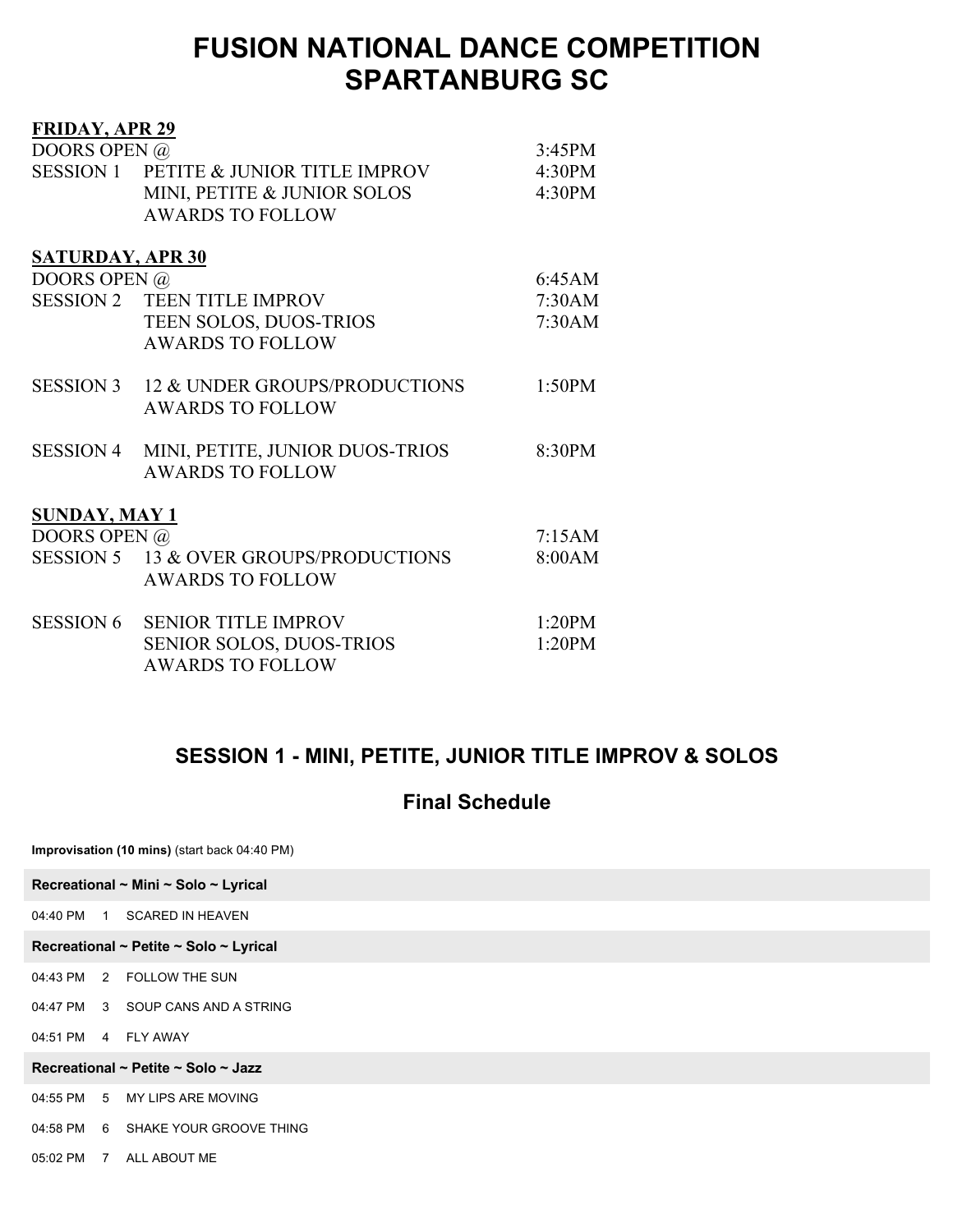| 05:05 PM                            | $_{\rm 8}$ | <b>MICROPHONE</b>                                  |
|-------------------------------------|------------|----------------------------------------------------|
| 05:09 PM 9                          |            | QUEEN BEE                                          |
|                                     |            | Recreational ~ Petite ~ Solo ~ Hip Hop             |
| 05:12 PM                            | 10         | <b>BOSS ENERGY</b>                                 |
|                                     |            | Recreational ~ Petite ~ Solo ~ Open                |
| 05:16 PM 11                         |            | <b>FABULOUS</b>                                    |
| 05:19 PM                            | 12         | FOOTPRINTS IN THE SAND                             |
|                                     |            | Recreational ~ Junior ~ Solo ~ Lyrical             |
| 05:23 PM                            | 13         | I CAN BE                                           |
| 05:26 PM                            | 14         | <b>TINY VOICE</b>                                  |
| 05:30 PM                            | 15         | <b>CONSTELLATIONS</b>                              |
| 05:33 PM                            | 16         | THIS IS ME                                         |
| 05:37 PM                            | 17         | HOME                                               |
| 05:41 PM                            | 18         | <b>LIGHT THAT NEVER FAILS</b>                      |
| 05:44 PM                            | 19         | FOR NOW                                            |
|                                     |            | Recreational ~ Junior ~ Solo ~ Contemporary        |
| 05:48 PM                            | 20         | DOG DAYS ARE OVER                                  |
| 05:51 PM                            | 21         | A PLACE I DON'T KNOW                               |
| 05:55 PM                            | 22         | COMPLICATED                                        |
| 05:58 PM                            | 23         | WAKE ME UP                                         |
| 06:01 PM                            | 24         | BECOMING MY OWN HOME                               |
| 06:05 PM                            | 25         | EASY TO LOVE                                       |
| 06:08 PM                            | 26         | <b>HEY MA</b>                                      |
| 06:12 PM 27                         |            | NO MORE TEARS                                      |
|                                     |            | Recreational ~ Junior ~ Solo ~ Jazz                |
| 06:16 PM 28                         |            | <b>RIVER DEEP</b>                                  |
|                                     |            | Adjudication Break (15 mins) (start back 06:35 PM) |
|                                     |            | Recreational ~ Junior ~ Solo ~ Jazz                |
| 06:35 PM                            | 29         | LOOKIN' GOOD, FEELING GORGEOUS                     |
| 06:38 PM                            | 30         | <b>BORN READY</b>                                  |
| 06:42 PM                            | 31         | SHAKE THE ROOM                                     |
|                                     |            | Recreational ~ Junior ~ Solo ~ Tap                 |
| 06:46 PM                            | 32         | SURFIN' SAFARI                                     |
| 06:49 PM 33                         |            | AIN'T GOT RHYTHM                                   |
| Recreational ~ Junior ~ Solo ~ Open |            |                                                    |
| 06:53 PM                            | 34         | <b>HEART CRY</b>                                   |
| 06:57 PM                            | 35         | TRUE COLORS                                        |
| 07:00 PM 36                         |            | DON'T TREAD ON ME                                  |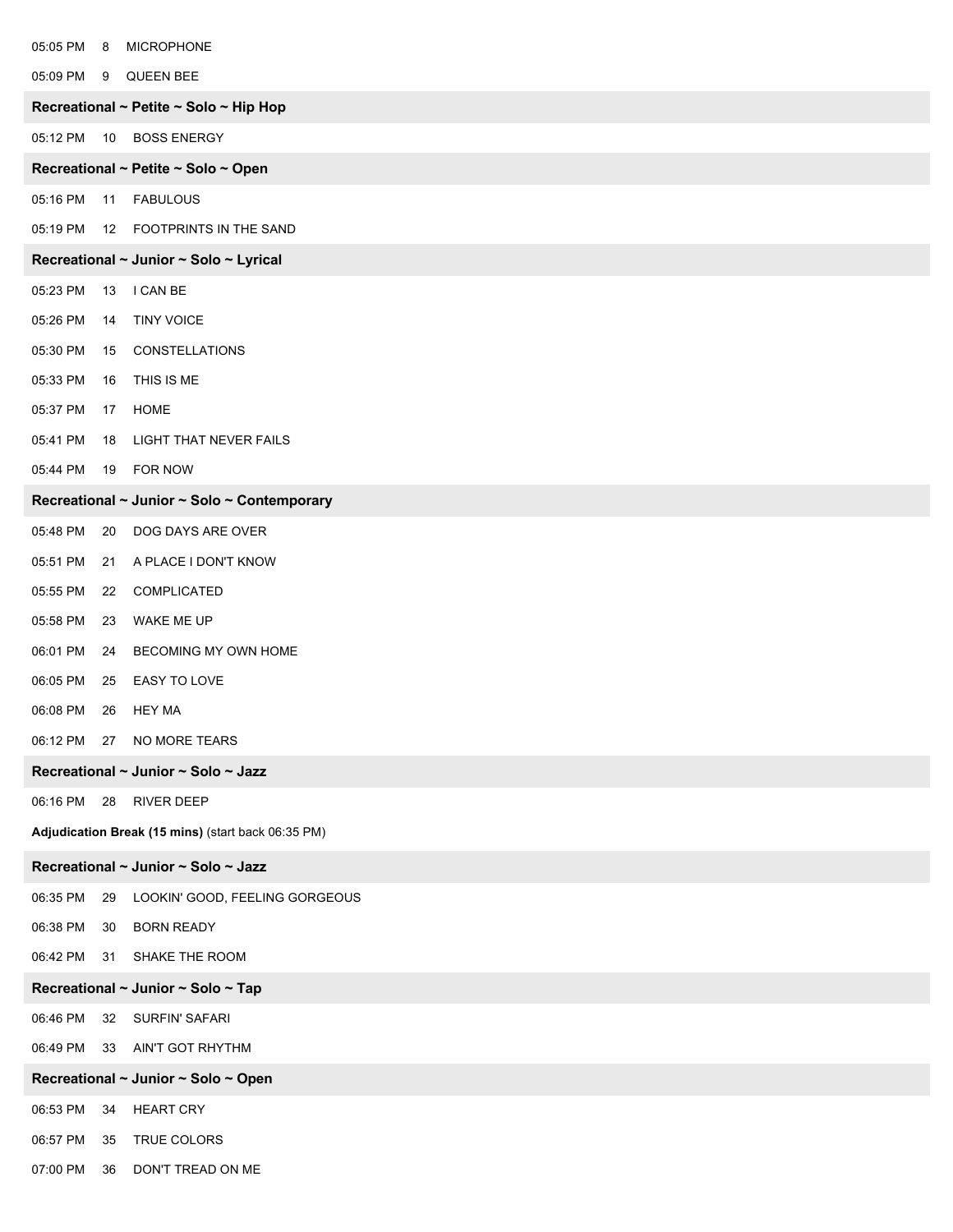| Recreational ~ Junior ~ Solo ~ Musical Theatre |    |                                             |
|------------------------------------------------|----|---------------------------------------------|
| 07:04 PM                                       | 37 | THE GREATEST STAR                           |
| 07:07 PM                                       | 38 | <b>FABULOUS</b>                             |
| 07:11 PM                                       | 39 | <b>LITTLE ME</b>                            |
| 07:14 PM                                       | 40 | I ENJOY BEING A GIRL                        |
| 07:17 PM                                       | 41 | OPENING UP                                  |
| 07:21 PM                                       | 42 | FORGET ABOUT THE BOY                        |
|                                                |    | Intermediate ~ Petite ~ Solo ~ Lyrical      |
| 07:24 PM                                       | 43 | NEVERLAND                                   |
| 07:27 PM 44                                    |    | STAND BY ME                                 |
|                                                |    | Intermediate ~ Petite ~ Solo ~ Jazz         |
| 07:30 PM                                       | 45 | <b>I LOVE ROCK &amp; ROLL</b>               |
|                                                |    | Intermediate ~ Petite ~ Solo ~ Hip Hop      |
|                                                |    | 07:32 PM 46 GET OUTTA YOUR MIND             |
|                                                |    | Intermediate ~ Junior ~ Solo ~ Lyrical      |
| 07:35 PM                                       | 47 | ONLY HOPE                                   |
| 07:39 PM                                       | 48 | <b>REMEMBER</b>                             |
| 07:42 PM                                       | 49 | YOU SAY                                     |
| 07:45 PM                                       | 50 | NOTE TO GOD                                 |
| 07:49 PM                                       | 51 | I WAS HERE (Miss Title)                     |
| 07:53 PM                                       | 52 | FOOTPRINTS IN THE SAND                      |
| 07:57 PM                                       | 53 | IT'S ALL COMING BACK TO ME                  |
| 08:01 PM                                       | 54 | <b>REMEMBER</b>                             |
|                                                |    | Intermediate ~ Junior ~ Solo ~ Contemporary |
| 08:04 PM                                       | 55 | SAVE ME (Miss Title)                        |
| 08:08 PM                                       | 56 | COUNT ON ME                                 |
| 08:11 PM                                       | 57 | CIRCLE GAMES (Miss Title)                   |
| 08:15 PM                                       | 58 | <b>ONLY HUMAN</b>                           |
| 08:19 PM                                       | 59 | <b>WILDFIRE</b>                             |
| 08:23 PM                                       | 60 | <b>CONSTELLATIONS</b>                       |
|                                                |    | Intermediate ~ Junior ~ Solo ~ Jazz         |
| 08:27 PM                                       | 61 | ORANGE COLORED SKY                          |
| 08:30 PM                                       | 62 | <b>BANG THEM STICKS</b>                     |
| 08:34 PM                                       | 63 | I WILL SURVIVE                              |
| 08:38 PM                                       | 64 | LOOK WHAT YOU MADE ME DO                    |
| 08:42 PM                                       | 65 | MAMA KNOWS BEST                             |
| 08:46 PM                                       | 66 | WHEN I GROW UP                              |
| 08:49 PM                                       | 67 | <b>BOHEMIAN RHAPSODY</b>                    |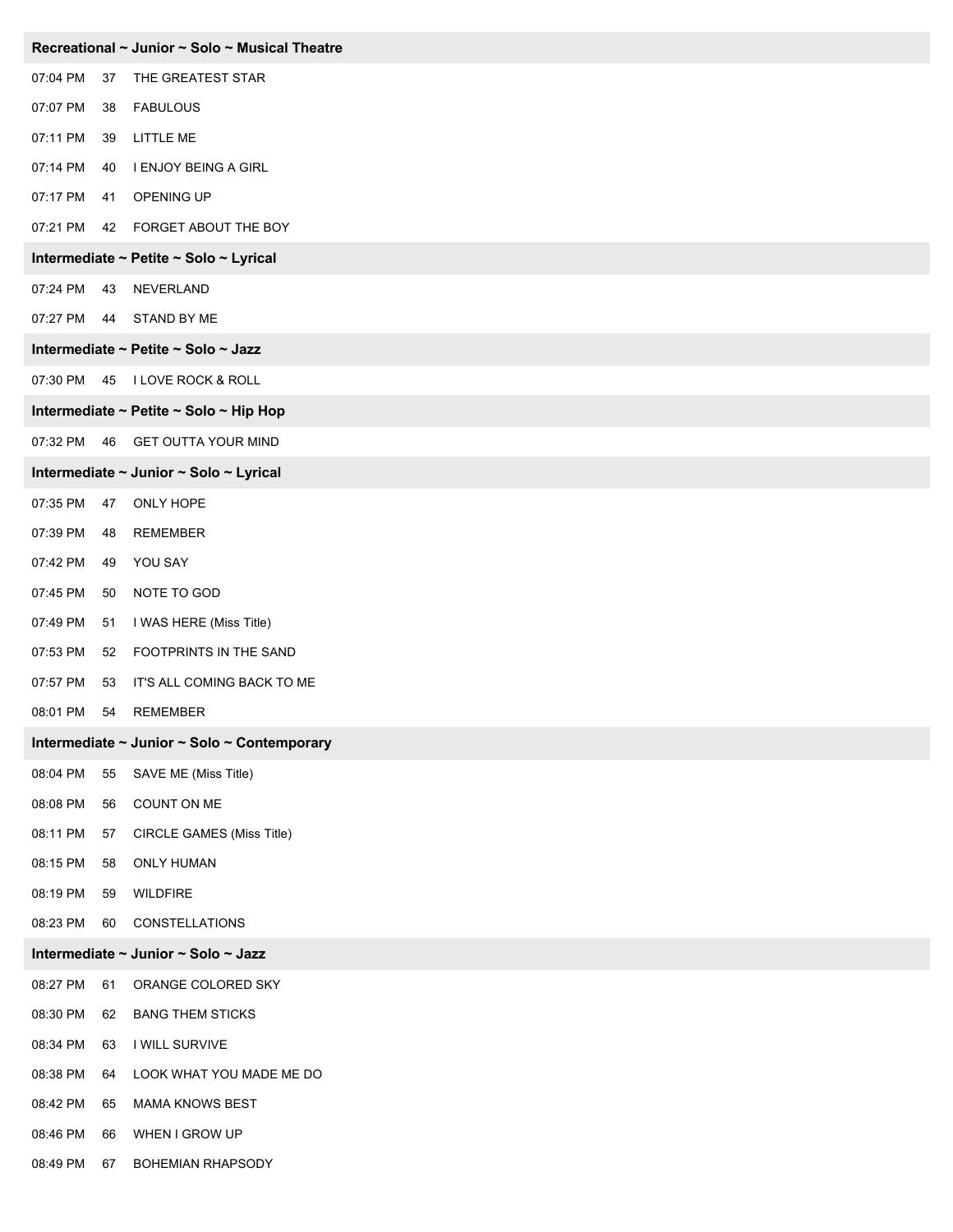| Intermediate ~ Junior ~ Solo ~ Musical Theatre |    |                                                |  |
|------------------------------------------------|----|------------------------------------------------|--|
| 08:52 PM 68                                    |    | THE GIRL IN 14-G                               |  |
|                                                |    | Intermediate ~ Junior ~ Solo ~ Tap             |  |
| 08:56 PM                                       | 69 | I CAN COOK                                     |  |
| 09:00 PM                                       | 70 | <b>GOOD LIFE</b>                               |  |
| 09:03 PM                                       | 71 | LIL BIT                                        |  |
| 09:06 PM                                       |    | 72 YASSS QUEEN!                                |  |
| 09:09 PM                                       | 73 | I WANT YOU BACK                                |  |
| 09:12 PM                                       |    | 74 VIVA LA VIDA                                |  |
|                                                |    | 09:16 PM 75 CAN'T TURN YOU LOOSE               |  |
|                                                |    | Intermediate ~ Junior ~ Solo ~ Modern          |  |
|                                                |    | 09:20 PM 76 THE WATER                          |  |
| Intermediate ~ Junior ~ Solo ~ Hip Hop         |    |                                                |  |
| 09:24 PM                                       | 77 | I AM ME                                        |  |
| 09:28 PM                                       | 78 | SHAMONE!                                       |  |
|                                                |    | Intermediate ~ Junior ~ Solo ~ Open            |  |
| 09:31 PM                                       | 79 | WAKE ME UP                                     |  |
| 09:35 PM 80                                    |    | <b>BIRD SET FREE (Miss Title)</b>              |  |
| 09:39 PM 81                                    |    | <b>DIGITAL LION</b>                            |  |
|                                                |    | Intermediate ~ Junior ~ Solo ~ Musical Theatre |  |
|                                                |    | 09:43 PM 82 A SPOONFUL OF SUGAR                |  |
| Awards (30 mins)                               |    |                                                |  |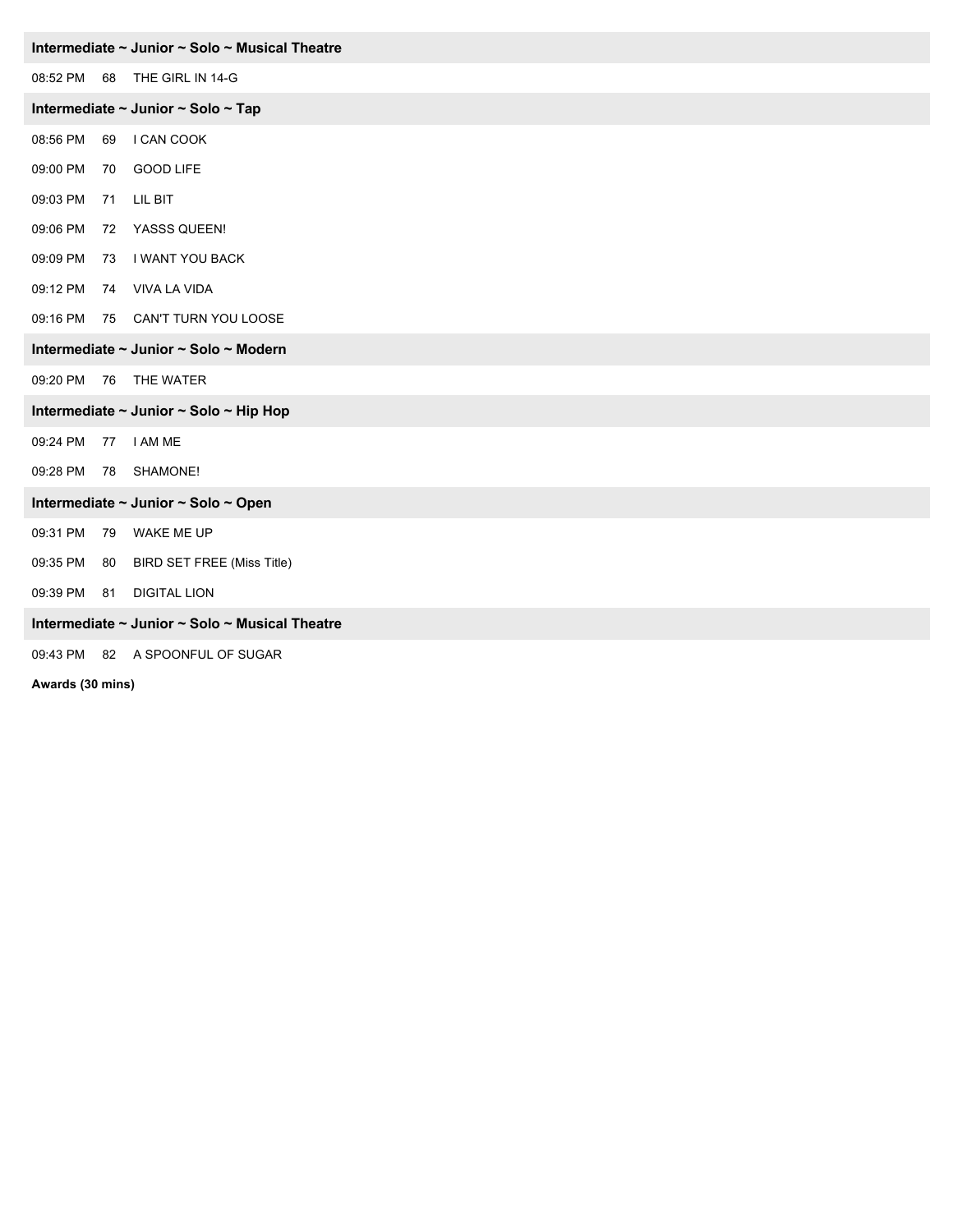### **SESSION 2 - TEEN TITLE IMPROV, SOLOS, DUOS-TRIOS**

|                     | Improvisation (15 mins) (start back 07:45 AM) |
|---------------------|-----------------------------------------------|
|                     | Recreational ~ Teen ~ Solo ~ Lyrical          |
|                     | 07:45 AM 83 SHATTERED                         |
|                     | Recreational ~ Teen ~ Solo ~ Contemporary     |
| 07:49 AM            | 84 A MILLION LITTLE TIMES                     |
| 07:52 AM 85 MY EYES |                                               |
|                     | Recreational ~ Teen ~ Solo ~ Jazz             |
| 07:56 AM            | 86 #FREEDBRITNEY                              |
|                     | Recreational ~ Teen ~ Solo ~ Tap              |
|                     | 07:59 AM 87 GOOD VIBRATIONS                   |
|                     | Recreational ~ Teen ~ Solo ~ Clogging         |
| 08:03 AM 88 BUTTER  |                                               |
|                     | Recreational ~ Teen ~ Solo ~ Open             |
|                     | 08:07 AM 89 CONTROL                           |
|                     | Intermediate ~ Teen ~ Solo ~ Lyrical          |
| 08:10 AM            | 90 I SURRENDER (Miss Title)                   |
| 08:14 AM<br>91      | <b>I REMEMBER HER</b>                         |
|                     | 08:18 AM 92 OUT OF LOVE                       |
| 08:21 AM            | 93 IN CASE YOU DON'T LIVE FOREVER             |
|                     | 08:25 AM 94 RIVER OF TEARS                    |
|                     | Intermediate ~ Teen ~ Solo ~ Contemporary     |
| 08:29 AM<br>95      | LOST                                          |
|                     | 08:32 AM 96 HOUSE OF GRACE                    |
| 08:36 AM<br>97      | LOST WITHOUT YOU                              |
| 08:39 AM<br>98      | <b>DROWN</b>                                  |
| 08:42 AM<br>99      | <b>BURNING BRIDGES</b>                        |
| 08:46 AM            | 100<br>DREAM IN BLUE                          |
| 08:49 AM<br>101     | <b>EARTH</b>                                  |
| 08:53 AM            | <b>ENTERTAIN US</b><br>102                    |
| 08:56 AM<br>103     | <b>MILLION EYES</b>                           |
| 09:00 AM            | PERFECT SPACE<br>104                          |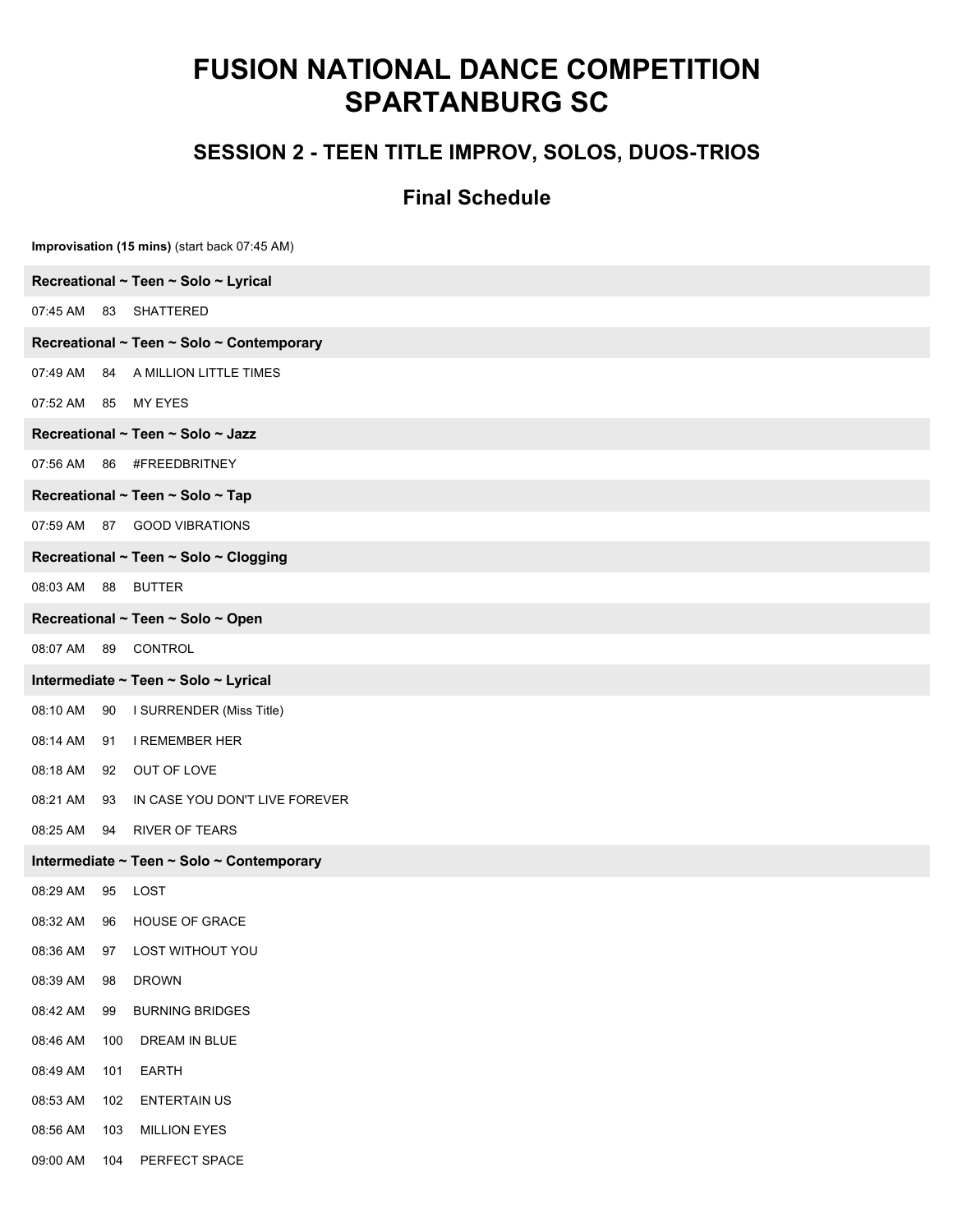| 09:03 AM | 105 | NIGHT AFTER NIGHT                      |
|----------|-----|----------------------------------------|
| 09:07 AM | 106 | DEVIL WEARS A SUIT AND TIE             |
| 09:10 AM | 107 | <b>BARBIE GIRL</b>                     |
| 09:13 AM | 108 | <b>CRINGE</b> (Miss Title)             |
| 09:16 AM | 109 | LET ME FOLLOW                          |
| 09:20 AM | 110 | FREEDOM                                |
| 09:23 AM | 111 | THE LOUVRE                             |
| 09:27 AM | 112 | I CAN STILL CHANGE                     |
| 09:31 AM | 113 | <b>MY FUTURE</b>                       |
|          |     | Intermediate ~ Teen ~ Solo ~ Modern    |
| 09:34 AM | 114 | <b>TAKING A STAND</b>                  |
|          |     | Intermediate ~ Teen ~ Solo ~ Jazz      |
| 09:38 AM | 115 | <b>HEADS WILL ROLL</b>                 |
| 09:42 AM | 116 | <b>BLUE EYES BLIND</b>                 |
| 09:46 AM | 117 | SPARKLING DIAMOND (Miss Title)         |
| 09:50 AM | 118 | <b>DANGEROUS</b>                       |
| 09:53 AM | 119 | <b>HE'S A DREAM</b>                    |
| 09:56 AM | 120 | ONE OR THE OTHER (Miss Title)          |
| 10:00 AM | 121 | <b>SUMMERTIME</b>                      |
| 10:04 AM | 122 | I FEEL LIKE I'M DROWNING               |
| 10:07 AM | 123 | WAVING THROUGH A WINDOW                |
| 10:10 AM | 124 | RHYTHM NATION (Miss Title)             |
| 10:14 AM | 125 | <b>RUBY BLUE</b>                       |
| 10:18 AM | 126 | SO EMOTIONAL                           |
| 10:21 AM | 127 | BEETLEJUICE, BEETLEJUICE, BEETLEJUICE  |
| 10:25 AM | 128 | PON DE REPLAY                          |
| 10:29 AM | 129 | MAKE IT RAIN (Miss Title)              |
|          |     | Intermediate ~ Teen ~ Solo ~ Tap       |
| 10:33 AM | 130 | WATCH ME NOW                           |
| 10:37 AM | 131 | BILLS, BILLS, BILLS                    |
| 10:41 AM | 132 | CRAZY LITTLE THING CALLED LOVE         |
| 10:45 AM | 133 | I BET YOU LOOK GOOD ON THE DANCE FLOOR |
| 10:49 AM | 134 | RIGHT AS RAIN                          |
| 10:52 AM | 135 | KICK UP YOUR HEELS                     |
| 10:56 AM | 136 | SMOOTH CRIMINAL                        |
| 11:00 AM | 137 | SWING SET                              |
|          |     | Intermediate ~ Teen ~ Solo ~ Hip Hop   |
| 11:04 AM | 138 | THANK GOD THAT I'M ALIVE               |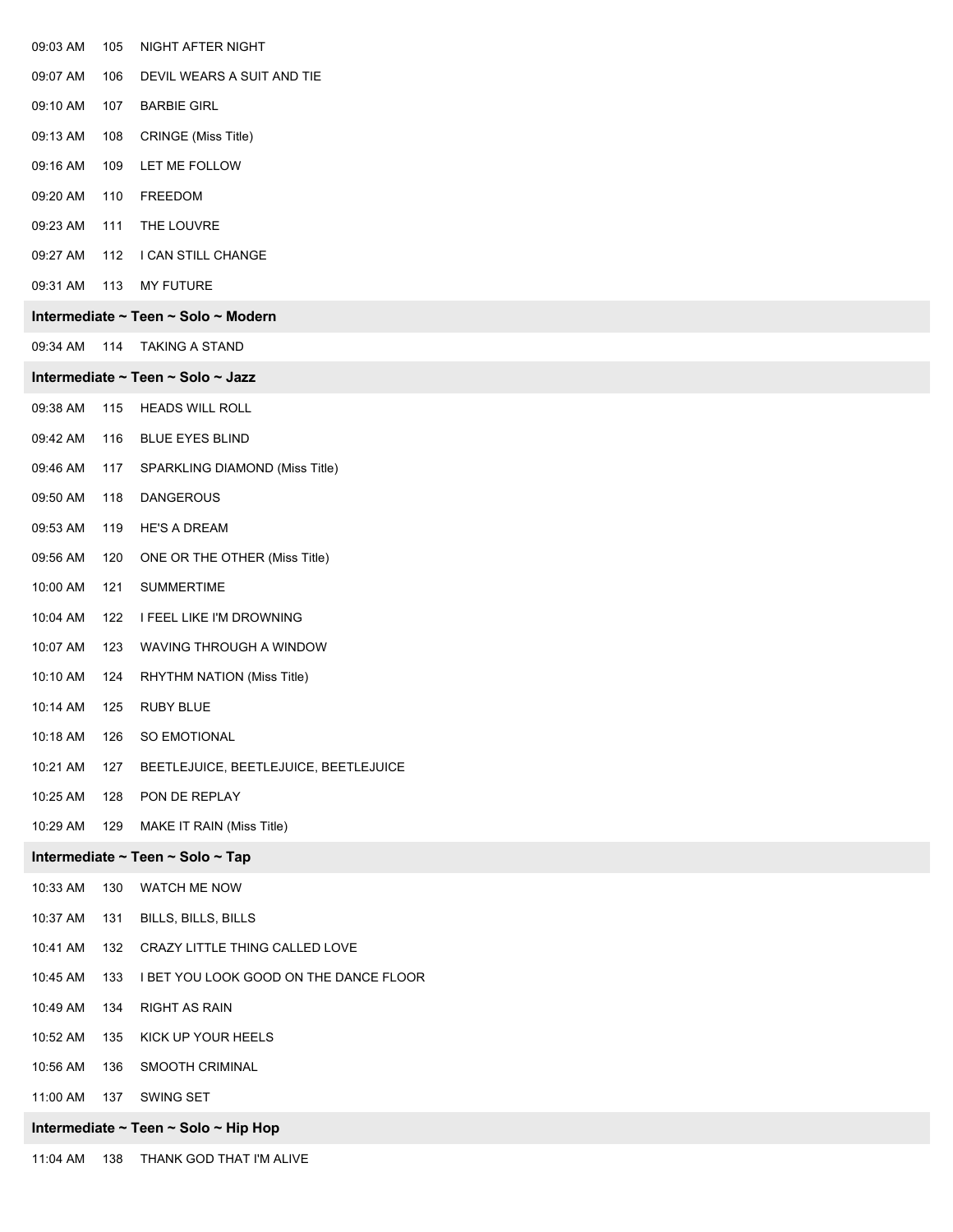| 11:07 AM                   | 139 ASTRONAUT                                      |
|----------------------------|----------------------------------------------------|
|                            | Intermediate ~ Teen ~ Solo ~ Open                  |
| 11:10 AM                   | 140 SURVIVOR                                       |
|                            | Intermediate ~ Teen ~ Solo ~ Musical Theatre       |
| 11:13 AM<br>141            | GET ME TO THE CHURCH ON TIME (Miss Title)          |
|                            | Adjudication Break (15 mins) (start back 11:32 AM) |
|                            | Elite ~ Teen ~ Solo ~ Contemporary                 |
| 11:32 AM                   | 142 THE END OF LOVE (Miss Title)                   |
| 11:36 AM<br>143            | CHANGES (Miss Title)                               |
| 11:38 AM<br>144            | WOULD ANYONE CARE                                  |
| 11:42 AM                   | 145 SECRETS                                        |
| Elite ~ Teen ~ Solo ~ Tap  |                                                    |
| 11:45 AM                   | 146 JEAN-MARIE (Miss Title)                        |
| Elite ~ Teen ~ Solo ~ Open |                                                    |
| 11:49 AM<br>147            | RUNAWAY (Miss Title)                               |
| 11:53 AM<br>148            | DETACHED (Miss Title)                              |
| 11:56 AM                   | 149 REQUIEM OF A MAN TANGLED                       |
| Elite ~ Teen ~ Solo ~ Jazz |                                                    |
| 12:00 PM<br>150            | <b>BREAK THE ICE</b>                               |
|                            | 12:03 PM 151 DO IT WELL (Miss Title)               |
|                            | Recreational ~ Teen ~ Duo/Trio ~ Contemporary      |
| 12:07 PM                   | 152 THE BEGINNING OF THE END                       |
|                            | Recreational ~ Teen ~ Duo/Trio ~ Hip Hop           |
| 12:10 PM<br>153            | <b>GET LITTY</b>                                   |
| 12:13 PM<br>154            | IT TAKES TWO                                       |
| 12:17 PM<br>155            | <b>GIMME MORE</b>                                  |
|                            | Recreational ~ Teen ~ Duo/Trio ~ Lyrical           |
| 12:20 PM<br>156            | CARRY YOU                                          |
|                            | Intermediate ~ Teen ~ Duo/Trio ~ Lyrical           |
| 12:23 PM<br>157            | I HOPE YOU DANCE                                   |
|                            | Intermediate ~ Teen ~ Duo/Trio ~ Contemporary      |
| 12:27 PM<br>158            | <b>STANDING STILL</b>                              |
| 12:31 PM<br>159            | SOLDIER                                            |
| 12:35 PM<br>160            | <b>SOLDIER</b>                                     |
| 12:39 PM<br>161            | GODSPEED                                           |
| 12:42 PM<br>162            | STAND BY YOU                                       |
|                            | Recreational ~ Teen ~ Duo/Trio ~ Contemporary      |
| 12:45 PM<br>163            | <b>MARIONETTE</b>                                  |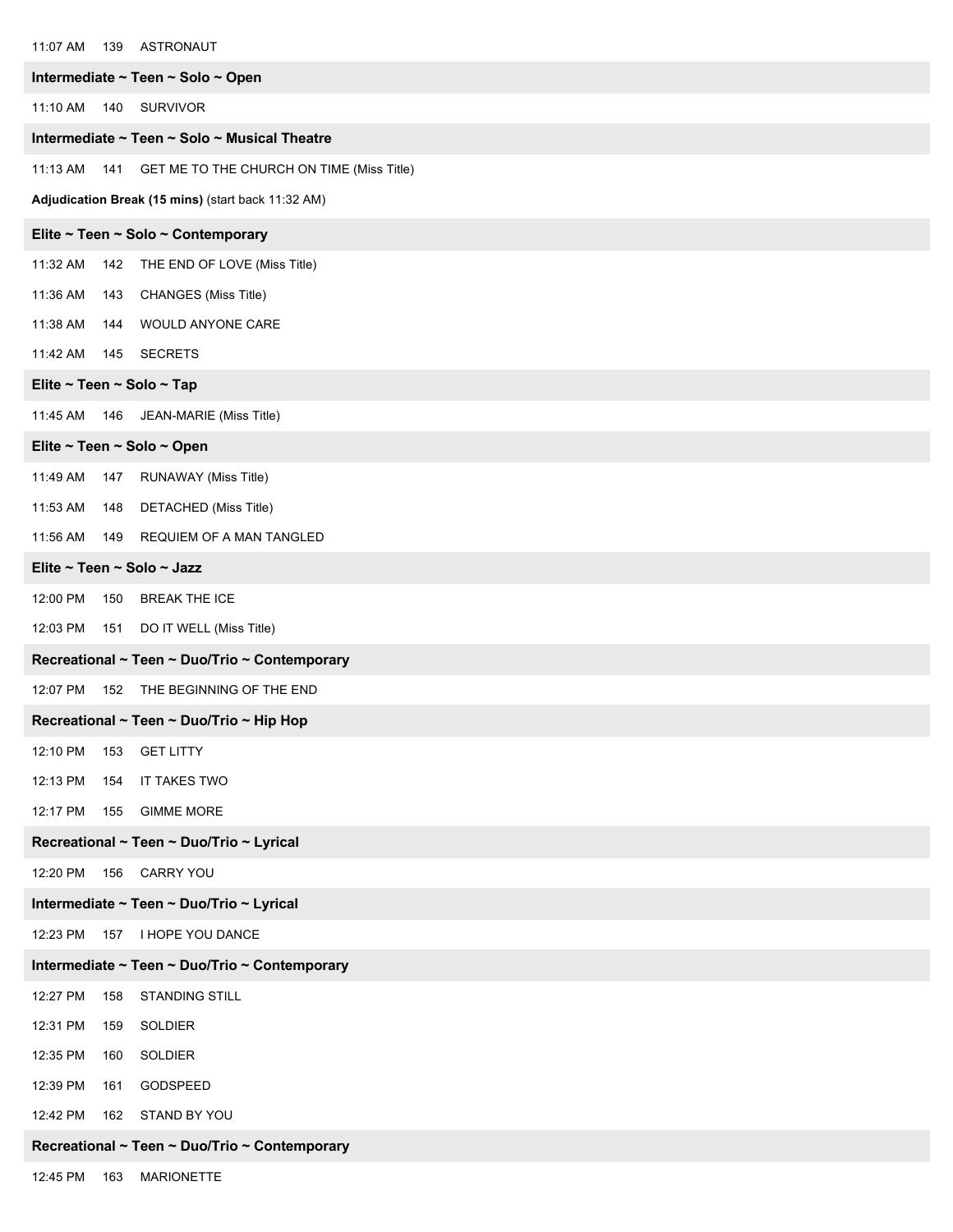| Intermediate ~ Teen ~ Duo/Trio ~ Jazz     |     |                                        |  |
|-------------------------------------------|-----|----------------------------------------|--|
| 12:49 PM                                  |     | 164 NICE TO MEET YOU                   |  |
| 12:52 PM                                  |     | 165 RUN                                |  |
|                                           |     | Intermediate ~ Teen ~ Duo/Trio ~ Tap   |  |
| 12:56 PM                                  |     | 166 VACATION                           |  |
| 12:59 PM                                  |     | 167 POISON                             |  |
| 01:03 PM                                  |     | 168 TREASURE                           |  |
| Intermediate ~ Teen ~ Duo/Trio ~ Clogging |     |                                        |  |
| 01:07 PM                                  |     | 169 DIVAS                              |  |
| 01:10 PM                                  |     | 170 KINGS & QUEENS                     |  |
|                                           |     | Elite ~ Teen ~ Duo/Trio ~ Contemporary |  |
| 01:12 PM                                  |     | 171 ANCHOR                             |  |
|                                           |     | Elite ~ Teen ~ Duo/Trio ~ Modern       |  |
| 01:16 PM                                  |     | 172 THE ROAD SOMEWHERE                 |  |
| Elite ~ Teen ~ Duo/Trio ~ Jazz            |     |                                        |  |
| 01:20 PM                                  | 173 | POST THAT                              |  |

**Awards (30 mins)**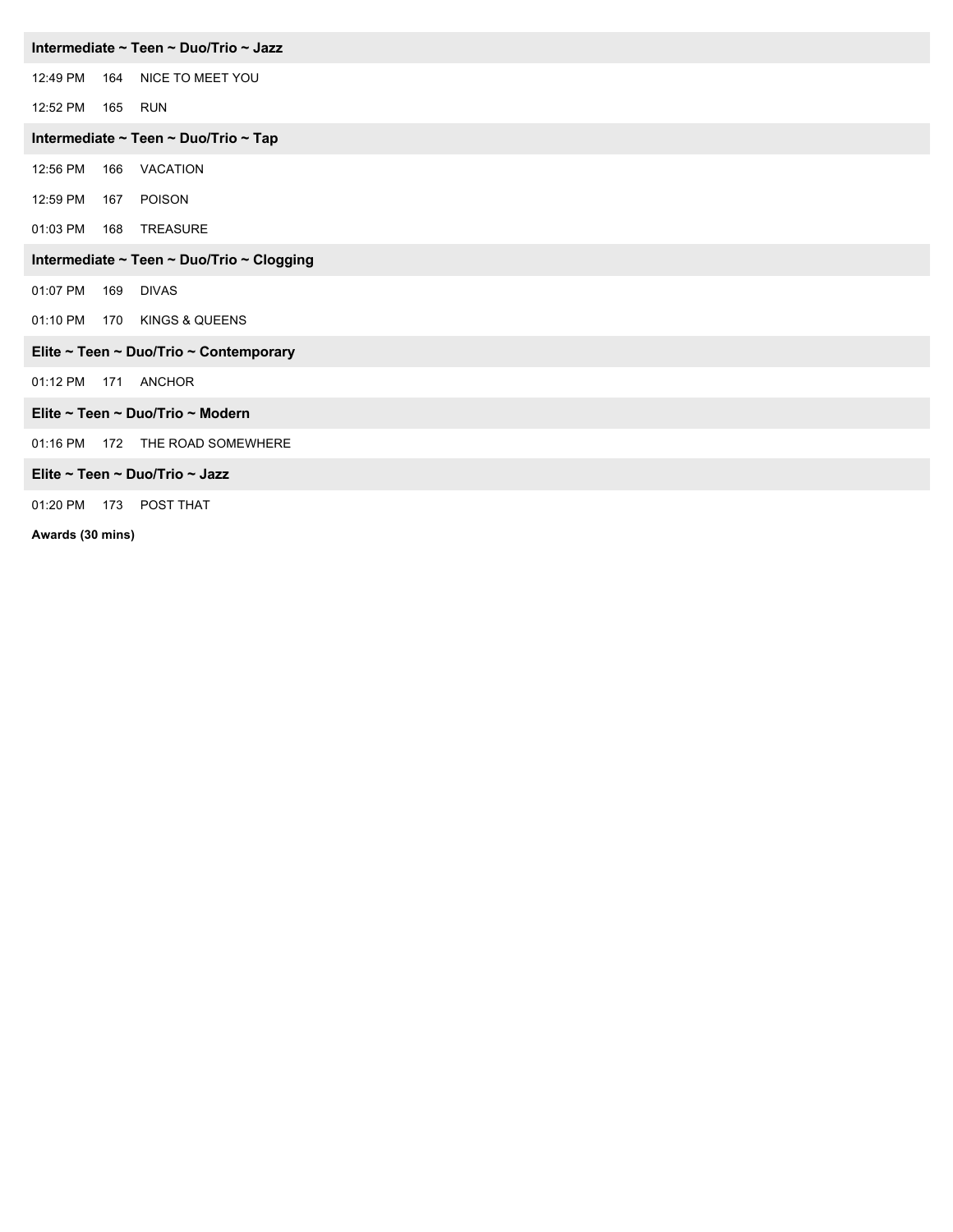### **SESSION 3 - 12 & UNDER GROUPS/PRODUCTIONS**

| Intermediate ~ Junior ~ Production ~ Open          |
|----------------------------------------------------|
| 01:50 PM<br><b>INSIDE OUT</b><br>174               |
| 01:58 PM<br>175 LEGENDS                            |
| Elite ~ Junior ~ Production ~ Jazz                 |
| 02:09 PM<br>176 HOW THE GRINCH STOLE CHRISTMAS     |
| Intermediate ~ Junior ~ Small Group ~ Modern       |
| 177 FOR WHEN IT RAINS<br>02:18 PM                  |
| Recreational ~ Mini ~ Small Group ~ Jazz           |
| 178 GET YOUR SPARKLE ON<br>02:22 PM                |
| <b>BAD APPLES</b><br>02:25 PM<br>179               |
| Recreational ~ Petite ~ Small Group ~ Jazz         |
| 02:28 PM<br>180 WE'VE GOT THE BEAT                 |
| 02:32 PM<br><b>BIG BAND</b><br>181                 |
| Recreational ~ Mini ~ Small Group ~ Jazz           |
| 02:36 PM<br>182 CUPCAKE SOCIAL                     |
| Intermediate ~ Junior ~ Line ~ Jazz                |
| 02:40 PM 183<br>DO IT LIKE THIS                    |
| Recreational ~ Mini ~ Small Group ~ Tap            |
| 02:45 PM<br>184 LOLLIPOP                           |
| Recreational ~ Petite ~ Small Group ~ Ballet       |
| 02:48 PM<br><b>TOOT SWEETS</b><br>185              |
| Recreational ~ Petite ~ Small Group ~ Jazz         |
| 02:51 PM<br>186 PLAYGROUND GAMES                   |
| Recreational ~ Petite ~ Small Group ~ Lyrical      |
| 02:55 PM 187 LANDSLIDE                             |
| Recreational ~ Petite ~ Large Group ~ Lyrical      |
| HAND TO HOLD<br>02:59 PM 188                       |
| Recreational ~ Junior ~ Small Group ~ Lyrical      |
| 189 TO NEVERLAND<br>03:02 PM                       |
| Recreational ~ Petite ~ Small Group ~ Contemporary |
| 03:06 PM 190 EVERYWHERE I GO                       |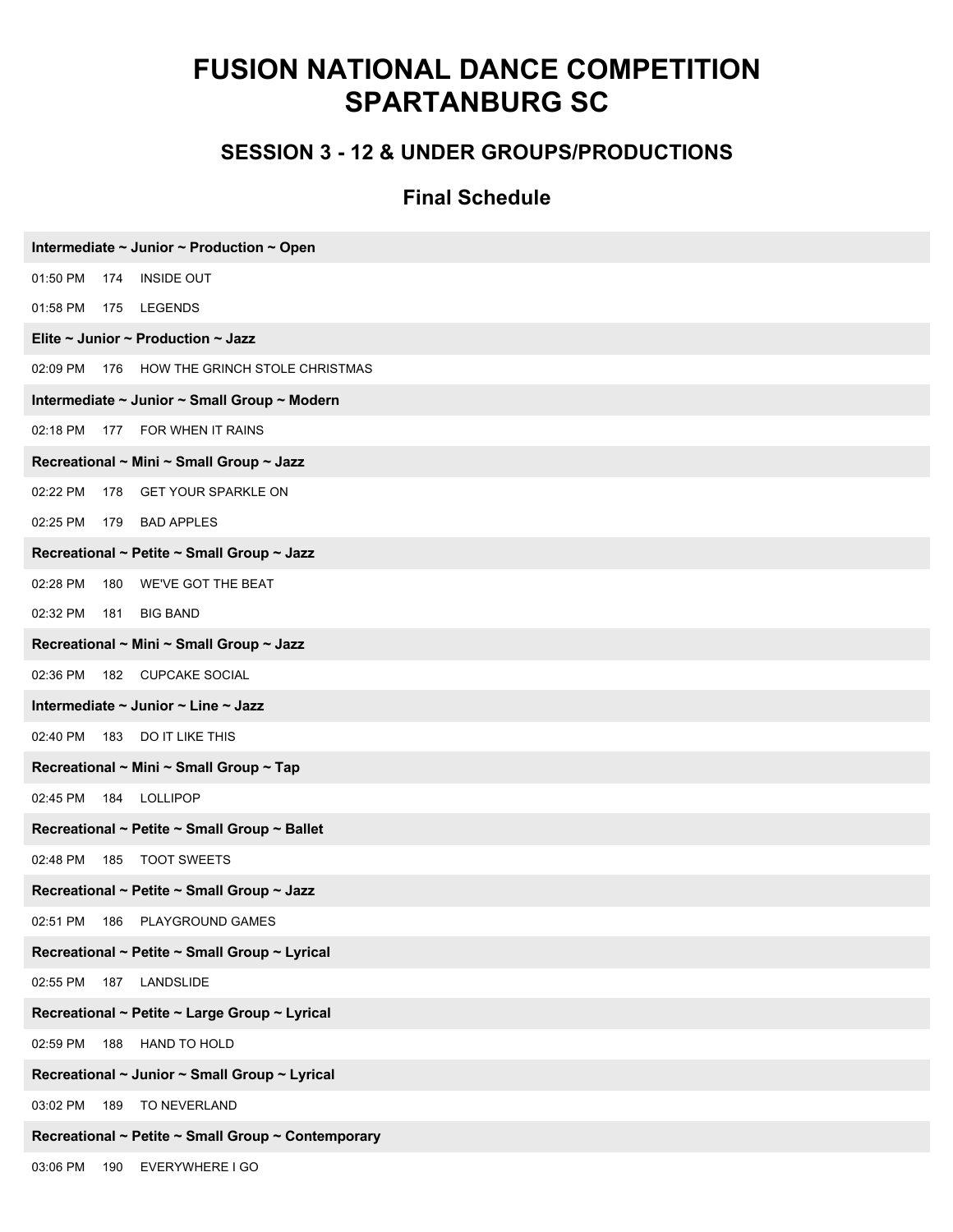| Recreational ~ Petite ~ Line ~ Hip Hop             |
|----------------------------------------------------|
| 03:09 PM 191<br><b>DESSERT</b>                     |
| Recreational ~ Junior ~ Small Group ~ Contemporary |
| 03:12 PM<br>192 RAGING FIRE                        |
| Recreational ~ Junior ~ Small Group ~ Lyrical      |
| 03:16 PM  193  CARRY YOU                           |
| Recreational ~ Petite ~ Small Group ~ Tap          |
| 03:20 PM 194 PINK SHOE LACES                       |
| Recreational ~ Petite ~ Small Group ~ Jazz         |
| 03:24 PM 195 WIKKED LITTLE GIRLS                   |
| Recreational ~ Petite ~ Small Group ~ Tap          |
| 03:27 PM<br>GET ME TO THE CHURCH ON TIME<br>196    |
| 03:31 PM<br><b>GLAMOROUS LIFE</b><br>197           |
| 03:35 PM 198<br><b>FRIEND LIKE ME</b>              |
| Recreational ~ Junior ~ Small Group ~ Ballet       |
| 03:39 PM 199 SLEEPING BEAUTY                       |
| Recreational ~ Petite ~ Large Group ~ Lyrical      |
| 200 SOMEWHERE ONLY WE KNOW<br>03:42 PM             |
| Recreational ~ Petite ~ Small Group ~ Jazz         |
| 03:46 PM 201 HOT STUFF                             |
| Recreational ~ Petite ~ Large Group ~ Jazz         |
| 03:50 PM<br><b>MERMAID PARTY</b><br>202            |
| 03:53 PM 203 BIRTHDAY BABES                        |
| Recreational ~ Petite ~ Line ~ Jazz                |
| 204 I WANT IT ALL<br>03:57 PM                      |
| Recreational ~ Junior ~ Small Group ~ Contemporary |
| 04:01 PM<br>205 THE VILLAGE                        |
| Intermediate ~ Junior ~ Large Group ~ Contemporary |
| 04:04 PM 206 SOUND OF SILENCE                      |
| Recreational ~ Junior ~ Small Group ~ Jazz         |
| 04:09 PM<br>RAIN ON MY PARADE<br>207               |
| 04:13 PM<br>SAY A LITTLE PRAYER<br>208             |
| Recreational ~ Junior ~ Small Group ~ Hip Hop      |
| 04:17 PM<br>J-LO<br>209                            |
| 04:20 PM 210 ALL GLOSSED UP                        |
| Adjudication Break (5 mins) (start back 04:29 PM)  |
| Recreational ~ Junior ~ Large Group ~ Contemporary |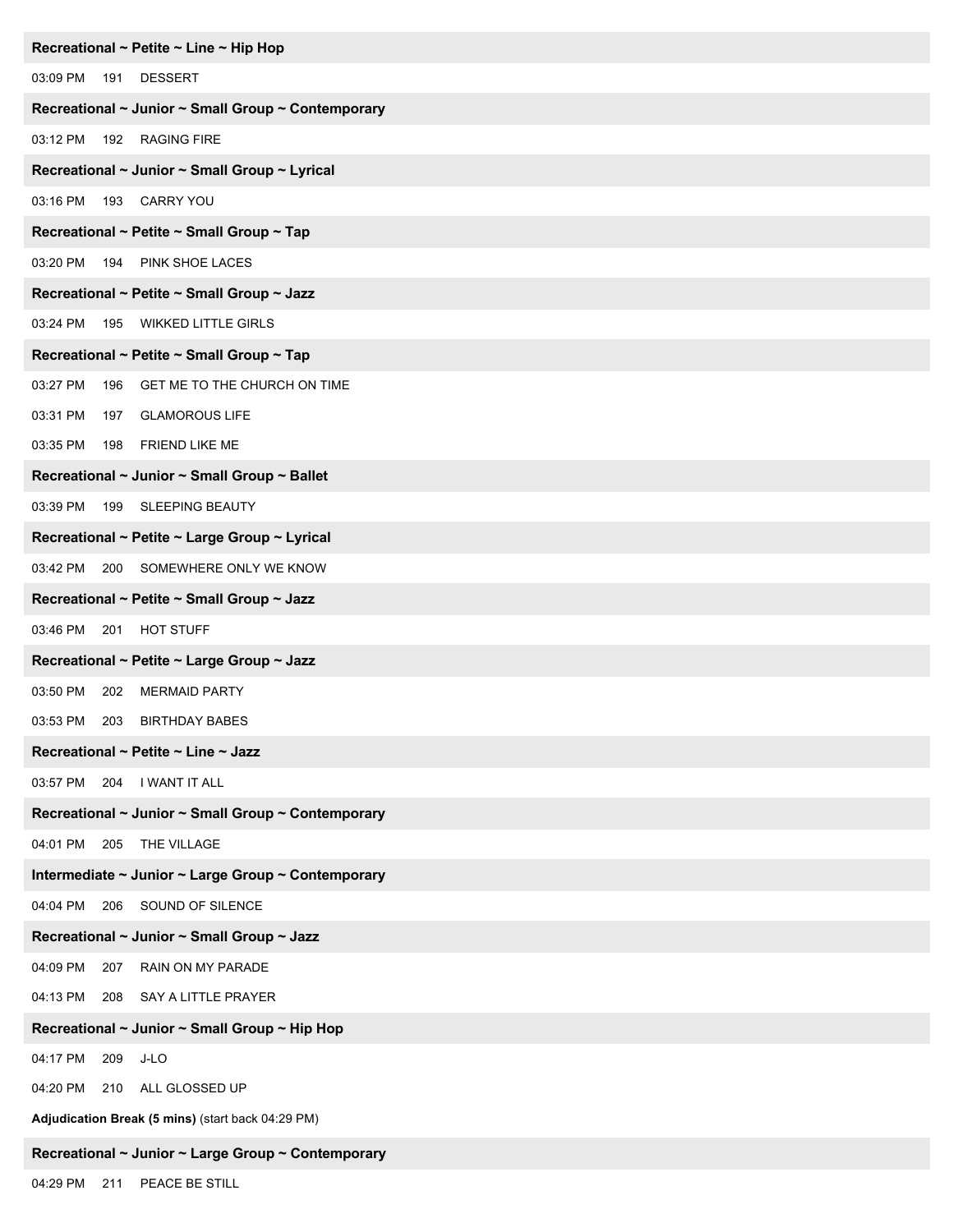| Recreational ~ Junior ~ Small Group ~ Hip Hop         |
|-------------------------------------------------------|
| 04:33 PM 212 MIC DROP                                 |
| Recreational ~ Junior ~ Line ~ Contemporary           |
| 04:36 PM 213 RESOLUTION                               |
| Recreational ~ Junior ~ Large Group ~ Lyrical         |
| 04:39 PM 214 LIGHT OF LOVE                            |
| Recreational ~ Junior ~ Small Group ~ Musical Theatre |
| 04:43 PM 215 OMIGOD YOU GUYS                          |
| Recreational ~ Junior ~ Large Group ~ Lyrical         |
| 04:45 PM<br>216 WHEN SHE LOVED ME                     |
| 04:49 PM 217 THE MOST BEAUTIFUL THINGS                |
| Recreational ~ Junior ~ Large Group ~ Contemporary    |
| 04:52 PM 218<br><b>BANKS</b>                          |
| Intermediate ~ Petite ~ Small Group ~ Lyrical         |
| 04:56 PM 219 YOUR SONG                                |
| Recreational ~ Junior ~ Large Group ~ Tap             |
| 04:59 PM 220 RAINY DAY                                |
| Recreational ~ Junior ~ Large Group ~ Hip Hop         |
| 05:02 PM 221 LET'S ROCK THIS PARTY                    |
| Recreational ~ Junior ~ Large Group ~ Jazz            |
| 05:06 PM<br>222 RESPECT                               |
| <b>BEAUTIFUL PEOPLE</b><br>05:10 PM<br>223            |
| Recreational ~ Junior ~ Line ~ Jazz                   |
| 05:13 PM 224<br><b>BOOGIE SHOES</b>                   |
| Intermediate ~ Mini ~ Small Group ~ Tap               |
| 05:17 PM 225 CRAZY LITTLE THING CALLED LOVE           |
| Intermediate ~ Junior ~ Large Group ~ Hip Hop         |
| 05:20 PM 226 MACARENA                                 |
| Intermediate ~ Junior ~ Large Group ~ Contemporary    |
| 05:24 PM 227 COVER YOUR EYES                          |
| Intermediate ~ Petite ~ Small Group ~ Jazz            |
| 05:28 PM 228 IT'S PARTY TIME                          |
| Intermediate ~ Junior ~ Small Group ~ Jazz            |
| 05:31 PM<br>229<br>CAN'T TURN YOU LOOSE               |
| SHAKE THE ROOM<br>05:34 PM<br>230                     |
| 05:38 PM<br>231<br>TRESPASSING                        |
| 05:41 PM<br>DIVE INTO THE POOL<br>232                 |
| Intermediate ~ Petite ~ Small Group ~ Hip Hop         |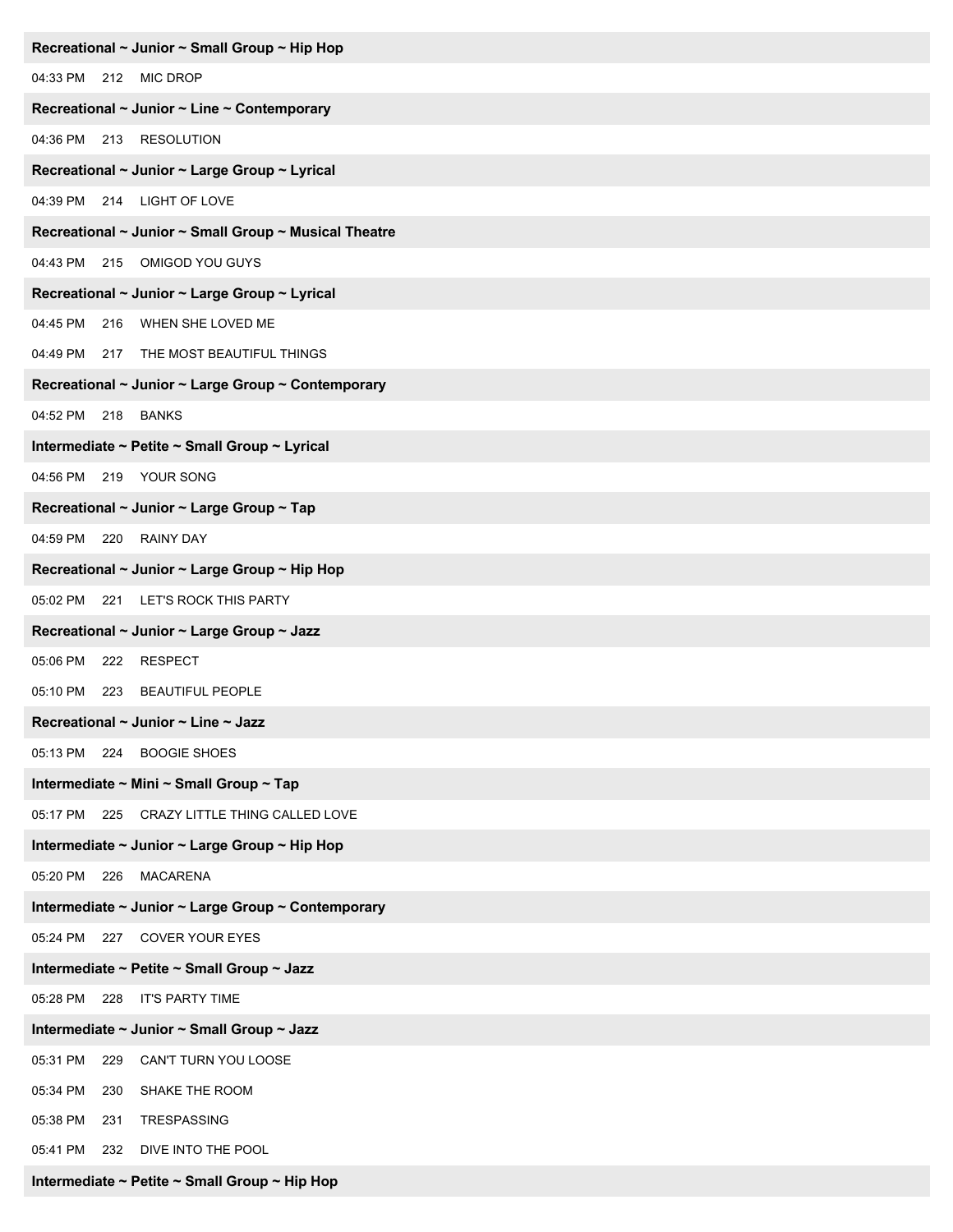| 05:45 PM<br>233 REPORT CARD                           |  |  |
|-------------------------------------------------------|--|--|
| Intermediate ~ Junior ~ Small Group ~ Lyrical         |  |  |
| 05:48 PM<br>DON'T YOU WORRY CHILD<br>234              |  |  |
| <b>RED RIBBON</b><br>05:52 PM<br>235                  |  |  |
| 05:56 PM<br><b>FIX YOU</b><br>236                     |  |  |
| Intermediate ~ Junior ~ Large Group ~ Lyrical         |  |  |
| <b>WON'T LET GO</b><br>06:00 PM<br>237                |  |  |
| Intermediate ~ Junior ~ Small Group ~ Contemporary    |  |  |
| 238 LONELY TOO<br>06:04 PM                            |  |  |
| 239 IT ALL MAKES SENSE AGAIN<br>06:08 PM              |  |  |
| Intermediate ~ Junior ~ Small Group ~ Tap             |  |  |
| 06:11 PM<br><b>FOCUSED</b><br>240                     |  |  |
| 06:15 PM<br>241 STRAIGHTEN UP AND FLY RIGHT           |  |  |
| Adjudication Break (15 mins) (start back 06:33 PM)    |  |  |
| Intermediate ~ Junior ~ Large Group ~ Jazz            |  |  |
| <b>DEM BEATS</b><br>06:33 PM<br>242                   |  |  |
| 06:37 PM<br><b>GAGA</b><br>243                        |  |  |
| Intermediate ~ Junior ~ Small Group ~ Tap             |  |  |
| 06:41 PM<br>AIN'T NO SUNSHINE<br>244                  |  |  |
| 06:45 PM 245 THE DRUM GOES BANG                       |  |  |
| Intermediate ~ Junior ~ Small Group ~ Hip Hop         |  |  |
| 06:49 PM<br>246 LOOK AT ME NOW                        |  |  |
| Intermediate ~ Junior ~ Small Group ~ Pom Pon         |  |  |
| 06:53 PM 247<br>SPIRIT SQUAD                          |  |  |
| Intermediate ~ Junior ~ Line ~ Modern                 |  |  |
| 06:56 PM 248 HAVE A SEAT                              |  |  |
| Intermediate ~ Junior ~ Small Group ~ Musical Theatre |  |  |
| 07:01 PM<br>A MUSICAL<br>249                          |  |  |
| 07:05 PM<br>250 REVOLTING CHILDREN                    |  |  |
| Intermediate ~ Junior ~ Large Group ~ Jazz            |  |  |
| 251 SPICE UP YOUR LIFE<br>07:09 PM                    |  |  |
| Intermediate ~ Junior ~ Large Group ~ Tap             |  |  |
| 252 IT DON'T MEAN A THING<br>07:12 PM                 |  |  |
| 07:17 PM 253 FEELS LIKE HOME                          |  |  |
| Intermediate ~ Junior ~ Large Group ~ Hip Hop         |  |  |
| 254 SPACE JAM<br>07:21 PM                             |  |  |
| Intermediate ~ Junior ~ Small Group ~ Tap             |  |  |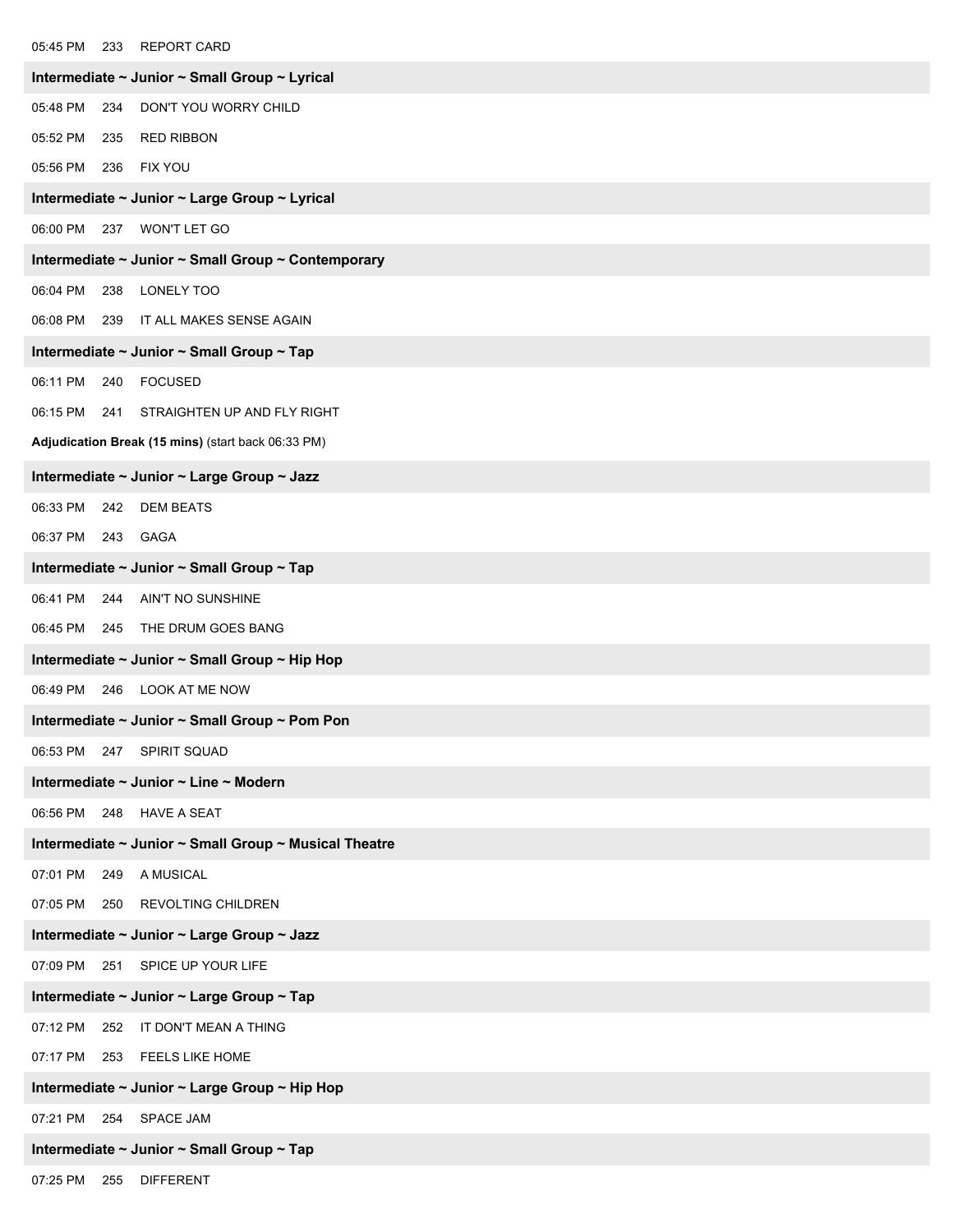#### **Intermediate ~ Junior ~ Line ~ Contemporary**

07:29 PM 256 WHAT THE WORLD NEEDS NOW

#### **Intermediate ~ Junior ~ Line ~ Lyrical**

07:33 PM 257 FINDING HOPE

**Awards (45 mins)**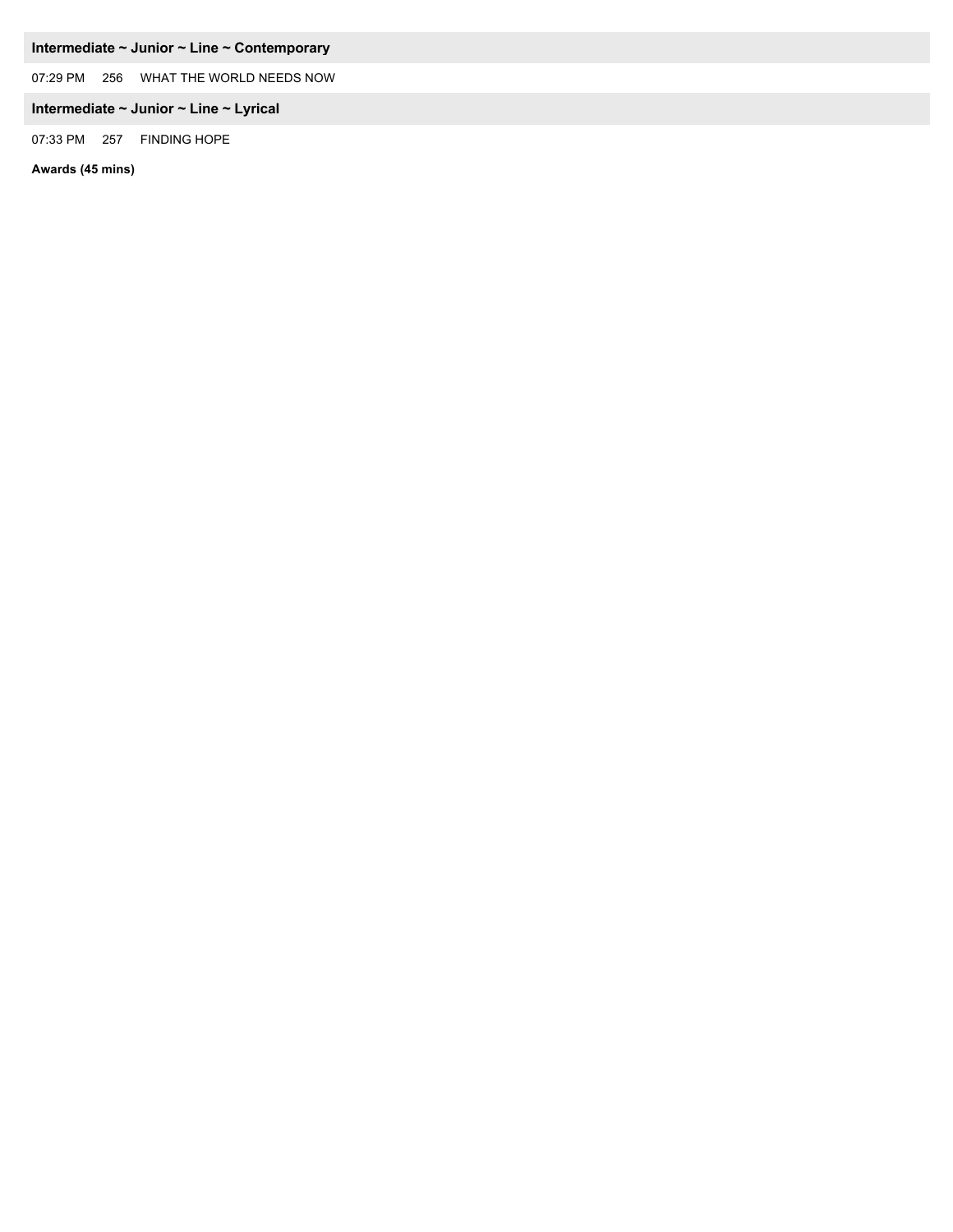### **SESSION 4 - MINI, PETITE, JUNIOR DUOS-TRIOS**

| Recreational ~ Junior ~ Duo/Trio ~ Contemporary    |  |  |
|----------------------------------------------------|--|--|
| 08:30 PM<br>258<br>CONVICTION                      |  |  |
| Recreational ~ Petite ~ Duo/Trio ~ Jazz            |  |  |
| 08:33 PM<br>259<br>LOOKING GOOD                    |  |  |
| OOH BOY<br>08:37 PM<br>260                         |  |  |
| Recreational ~ Petite ~ Duo/Trio ~ Musical Theatre |  |  |
| 08:41 PM<br>261 BATHING BEAUTIES                   |  |  |
| Recreational ~ Junior ~ Duo/Trio ~ Lyrical         |  |  |
| 08:45 PM 262 I'LL BE SEEING YOU                    |  |  |
| Recreational ~ Junior ~ Duo/Trio ~ Musical Theatre |  |  |
| 08:48 PM 263 THE OTHER SIDE                        |  |  |
| Recreational ~ Junior ~ Duo/Trio ~ Jazz            |  |  |
| 08:52 PM<br>264<br><b>STRUT</b>                    |  |  |
| 08:55 PM<br>265<br><b>PROUD MARY</b>               |  |  |
| 08:59 PM<br>266<br><b>EMERGENCY</b>                |  |  |
| 09:02 PM<br>267<br><b>THINK</b>                    |  |  |
| Recreational ~ Junior ~ Duo/Trio ~ Tap             |  |  |
| 09:05 PM<br><b>FOOTLOOSE</b><br>268                |  |  |
| 09:09 PM<br>SHAKE IT UP WELL<br>269                |  |  |
| 09:12 PM<br>270<br>SING SING SING                  |  |  |
| Recreational ~ Junior ~ Duo/Trio ~ Hip Hop         |  |  |
| 09:16 PM<br>DUM DEE DUM<br>271                     |  |  |
| 09:19 PM<br>272 IN THE A                           |  |  |
| 09:22 PM 273 BLAST INTO THE MILLENNIUM             |  |  |
| Recreational ~ Junior ~ Duo/Trio ~ Musical Theatre |  |  |
| 09:26 PM 274 THIS IS ME                            |  |  |
| Intermediate ~ Junior ~ Duo/Trio ~ Jazz            |  |  |
| WIND IT UP<br>09:29 PM<br>275                      |  |  |
| 09:33 PM<br><b>EMERGENCY</b><br>276                |  |  |
| Intermediate ~ Junior ~ Duo/Trio ~ Lyrical         |  |  |
| CAN YOU HEAR ME?<br>09:36 PM 277                   |  |  |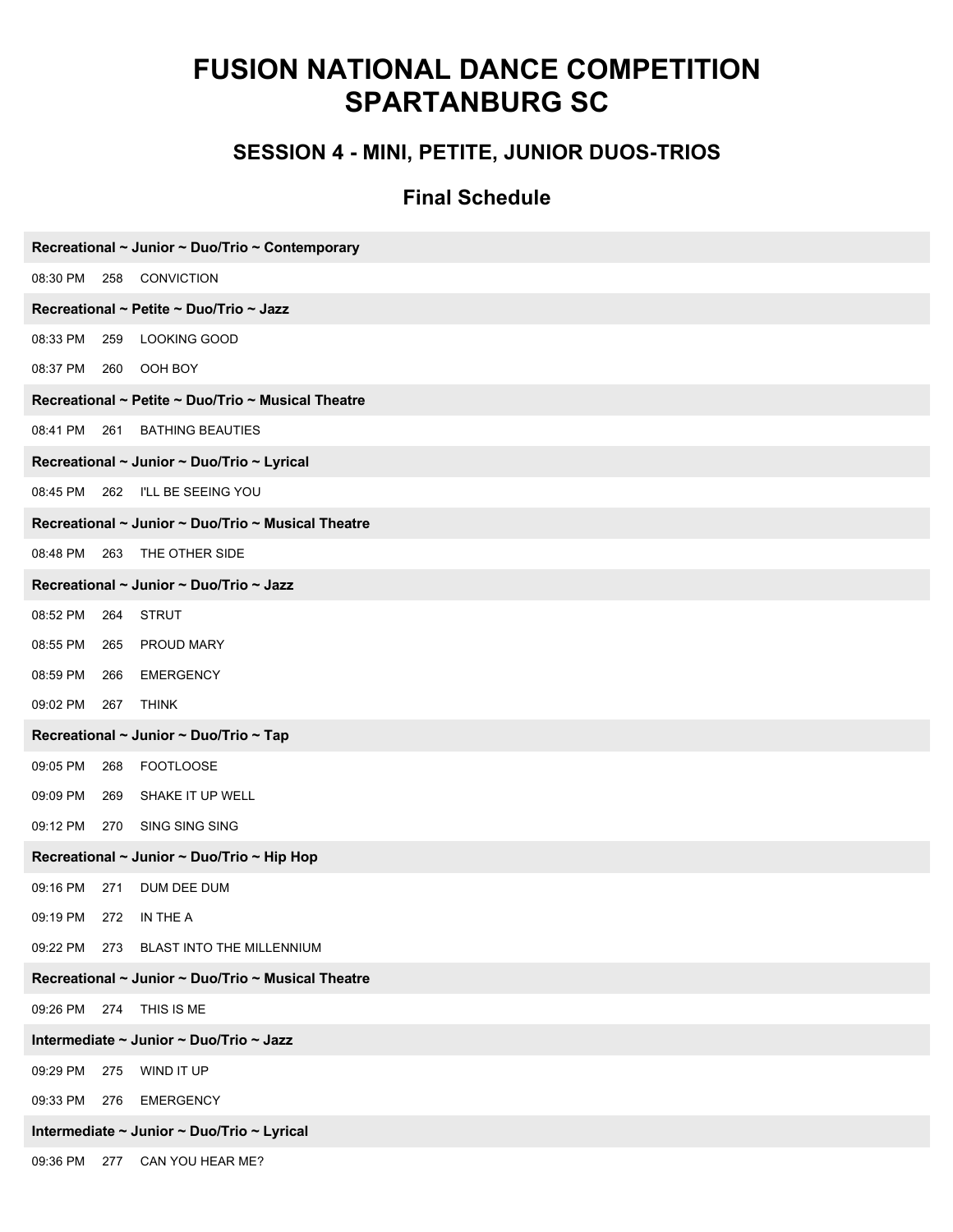09:40 PM 278 HANG ON A LITTLE LONGER

|  |          |     | 09:40 PM 2/8 HANG ON A LITTLE LONGER                           |
|--|----------|-----|----------------------------------------------------------------|
|  |          |     | Intermediate $\sim$ Junior $\sim$ Duo/Trio $\sim$ Contemporary |
|  | 09:44 PM | 279 | NEVER GROW UP                                                  |
|  | 09:48 PM |     | 280 WADE IN THE WATER                                          |
|  |          |     | Intermediate ~ Junior ~ Duo/Trio ~ Jazz                        |
|  | 09:52 PM |     | 281 LA VIE EN ROSE                                             |
|  | 09:56 PM |     | 282 ONE NIGHT ONLY                                             |
|  | 10:00 PM |     | 283 WHEN I GROW UP                                             |
|  |          |     | Intermediate ~ Junior ~ Duo/Trio ~ Tap                         |
|  | 10:04 PM | 284 | JUMP                                                           |
|  |          |     |                                                                |

10:07 PM 285 STAR

#### **Intermediate ~ Junior ~ Duo/Trio ~ Open**

10:11 PM 286 WHEREVER YOU WILL GO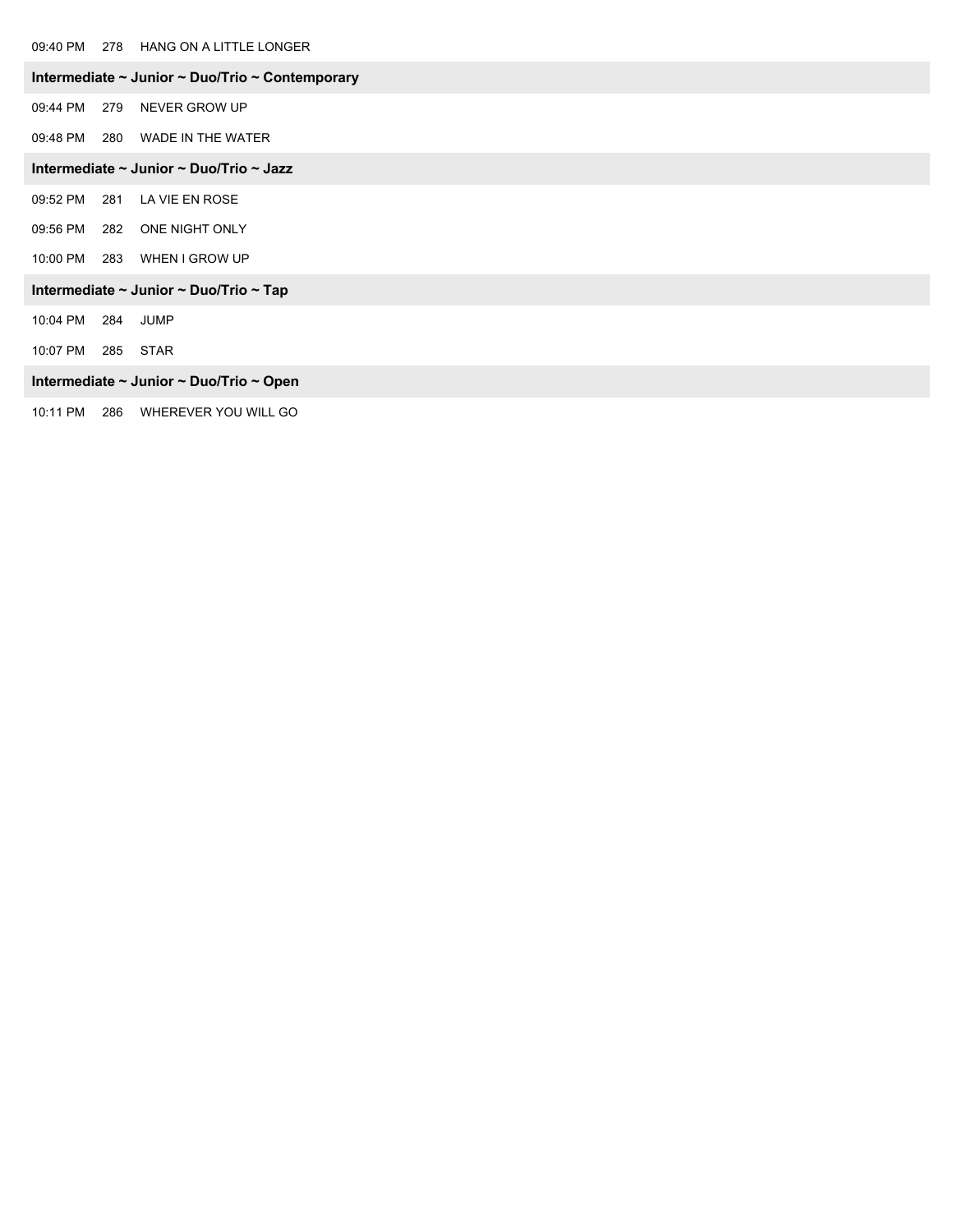#### **SESSION 5 - 13 & OVER GROUPS & PRODUCTIONS**

| Intermediate ~ Teen ~ Small Group ~ Ballet       |  |  |
|--------------------------------------------------|--|--|
| PUPPET ON A STRING<br>08:00 AM<br>287            |  |  |
| Elite ~ Teen ~ Small Group ~ Ballet              |  |  |
| 08:03 AM<br>288<br><b>TROPICAL MERENGUE</b>      |  |  |
| Recreational ~ Teen ~ Small Group ~ Lyrical      |  |  |
| <b>RISE UP</b><br>08:06 AM<br>289                |  |  |
| Intermediate ~ Teen ~ Large Group ~ Lyrical      |  |  |
| 08:13 AM<br>290<br><b>AMEN</b>                   |  |  |
| 08:17 AM<br>I'M IN HERE<br>291                   |  |  |
| Intermediate ~ Senior ~ Small Group ~ Lyrical    |  |  |
| 292 FLY BEFORE YOU FALL<br>08:20 AM              |  |  |
| Intermediate ~ Teen ~ Small Group ~ Jazz         |  |  |
| 08:24 AM<br>293<br><b>DANGEROUS</b>              |  |  |
| 08:27 AM<br><b>GLAMOROUS LIFE</b><br>294         |  |  |
| 08:31 AM<br>295<br><b>OBLIVION</b>               |  |  |
| 08:35 AM<br>296<br>SIZE                          |  |  |
| Intermediate ~ Teen ~ Large Group ~ Jazz         |  |  |
| 08:39 AM<br>FEELING GOOD<br>297                  |  |  |
| 08:43 AM<br>LOST IN THE RHYTHM<br>298            |  |  |
| 08:46 AM<br><b>MOULIN ROUGE</b><br>299           |  |  |
| 08:49 AM<br>CAN'T TAKE MY EYES OFF OF YOU<br>300 |  |  |
| 08:53 AM<br>KNOCK ON WOOD<br>301                 |  |  |
| 08:58 AM<br>302<br><b>TOXIC FREAKSHOW</b>        |  |  |
| Elite ~ Senior ~ Large Group ~ Jazz              |  |  |
| RUN, RUN, RUN<br>09:02 AM<br>303                 |  |  |
| Intermediate ~ Senior ~ Small Group ~ Jazz       |  |  |
| 09:07 AM<br>304<br>PURPLE HAT                    |  |  |
| 09:11 AM<br><b>NO LIMITS</b><br>305              |  |  |
| 09:14 AM<br><b>HEAVEN</b><br>306                 |  |  |
| Recreational ~ Teen ~ Small Group ~ Jazz         |  |  |
| 09:18 AM<br>307 HEARTBREAKER                     |  |  |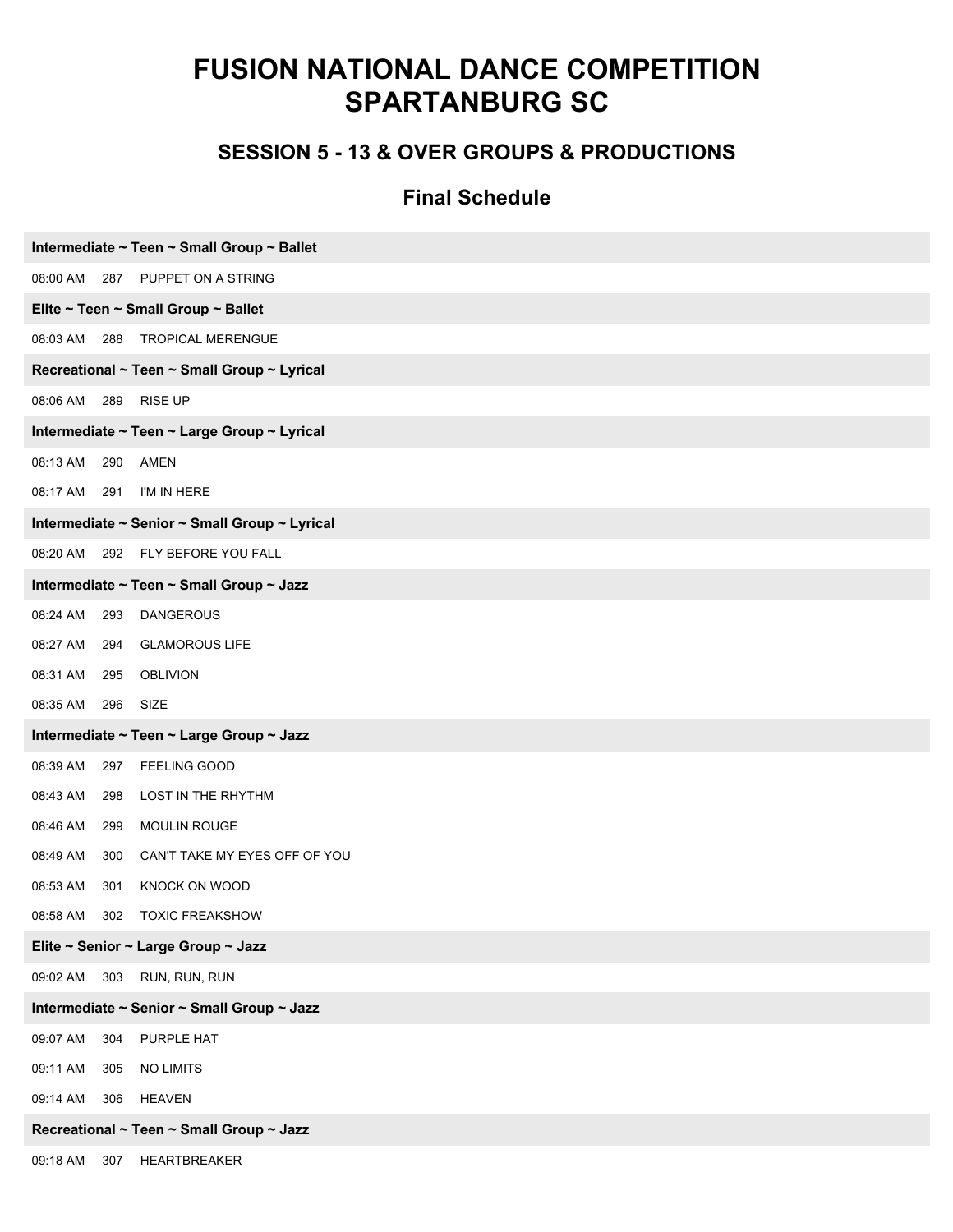| Intermediate ~ Teen ~ Large Group ~ Tap           |  |  |  |  |  |
|---------------------------------------------------|--|--|--|--|--|
| 09:22 AM<br><b>CRAZY TRAIN</b><br>308             |  |  |  |  |  |
| 09:27 AM<br>TOO DARN HOT<br>309                   |  |  |  |  |  |
| 09:32 AM<br><b>MICROPHONE</b><br>310              |  |  |  |  |  |
| Intermediate ~ Teen ~ Small Group ~ Tap           |  |  |  |  |  |
| 09:36 AM<br>311<br>THE MAN                        |  |  |  |  |  |
| <b>HEY PACHUCO</b><br>09:39 AM<br>312             |  |  |  |  |  |
| 09:43 AM<br>THE WAY YOU MAKE ME FEEL<br>313       |  |  |  |  |  |
| 09:47 AM<br>PUMP IT<br>314                        |  |  |  |  |  |
| Elite ~ Senior ~ Small Group ~ Tap                |  |  |  |  |  |
| 315 COMPOSE YOURSELF<br>09:51 AM                  |  |  |  |  |  |
| Elite ~ Senior ~ Small Group ~ Jazz               |  |  |  |  |  |
| 316 LESS TALK, MORE ART<br>09:54 AM               |  |  |  |  |  |
| Recreational ~ Teen ~ Small Group ~ Hip Hop       |  |  |  |  |  |
| 09:58 AM<br><b>WHO'T THAT CHICK?</b><br>317       |  |  |  |  |  |
| 318 LOW<br>10:01 AM                               |  |  |  |  |  |
| Intermediate ~ Teen ~ Small Group ~ Hip Hop       |  |  |  |  |  |
| THE SWITCH UP<br>10:05 AM<br>319                  |  |  |  |  |  |
| ARE YOU READY<br>10:08 AM<br>320                  |  |  |  |  |  |
| Adjudication Break (5 mins) (start back 10:17 AM) |  |  |  |  |  |
| Elite ~ Teen ~ Line ~ Modern                      |  |  |  |  |  |
| SOUTHERN SALVATION<br>10:17 AM<br>321             |  |  |  |  |  |
| Intermediate ~ Teen ~ Large Group ~ Hip Hop       |  |  |  |  |  |
| 10:23 AM<br>322<br>YIKES!!!                       |  |  |  |  |  |
| <b>DESTINY'S MIX</b><br>10:26 AM<br>323           |  |  |  |  |  |
| Elite ~ Teen ~ Small Group ~ Jazz                 |  |  |  |  |  |
| 10:30 AM<br>324 TAKE IT                           |  |  |  |  |  |
| Recreational ~ Teen ~ Large Group ~ Contemporary  |  |  |  |  |  |
| I'M TIRED<br>10:32 AM<br>325                      |  |  |  |  |  |
| Intermediate ~ Teen ~ Small Group ~ Contemporary  |  |  |  |  |  |
| 10:35 AM<br>326<br><b>ORDINARY LIVES</b>          |  |  |  |  |  |
| 10:39 AM<br>JOY<br>327                            |  |  |  |  |  |
| PERSPECTIVE<br>10:42 AM<br>328                    |  |  |  |  |  |
| Intermediate ~ Teen ~ Large Group ~ Contemporary  |  |  |  |  |  |
| 10:46 AM<br><b>KEEP YOU SAFE</b><br>329           |  |  |  |  |  |
| <b>EASY ON ME</b><br>10:50 AM<br>330              |  |  |  |  |  |
|                                                   |  |  |  |  |  |
| Recreational ~ Teen ~ Large Group ~ Open          |  |  |  |  |  |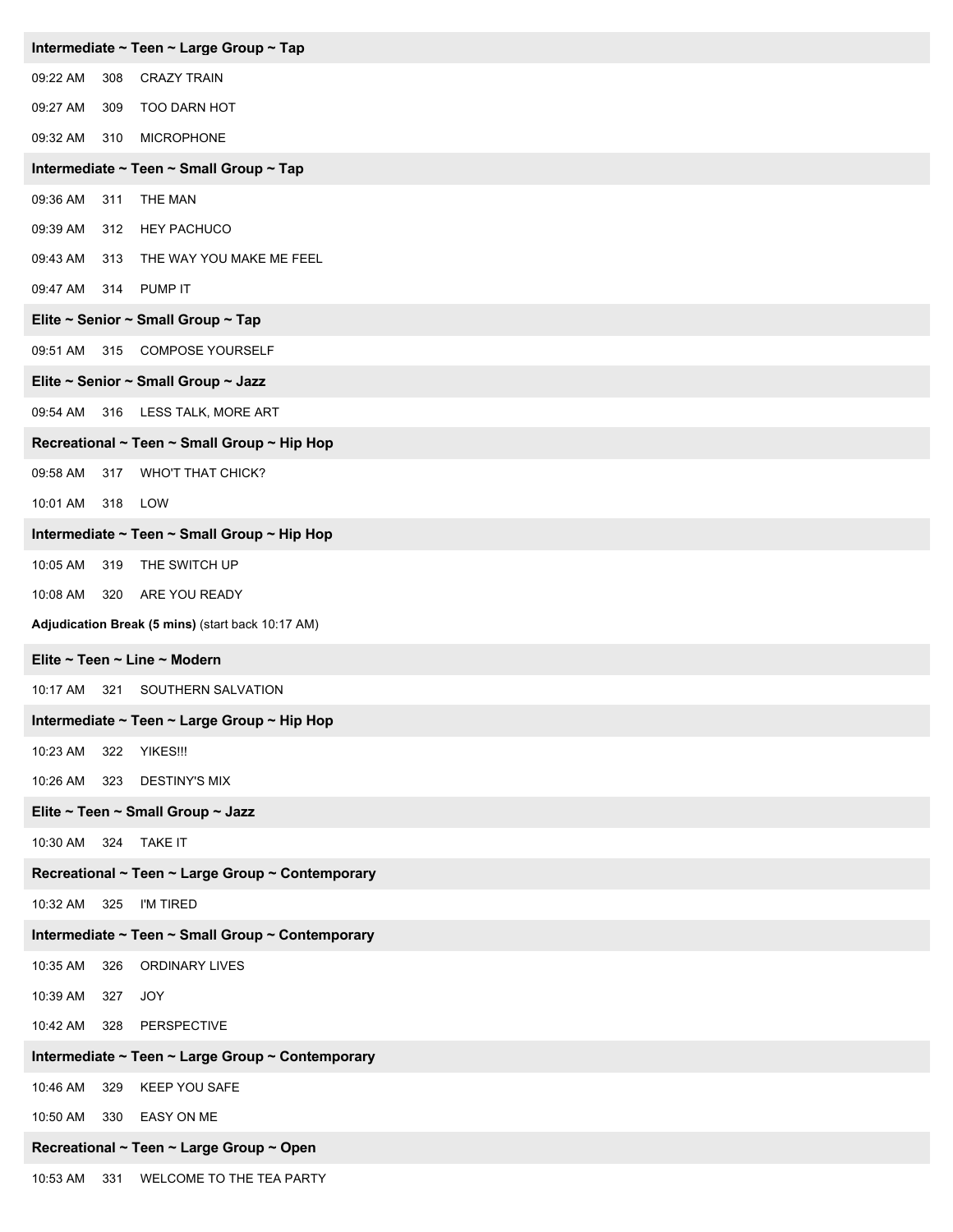| Intermediate ~ Teen ~ Large Group ~ Contemporary    |
|-----------------------------------------------------|
| 10:57 AM 332 HAZY SHADE OF WINTER                   |
| COUNT ON ME<br>11:02 AM<br>333                      |
| Intermediate ~ Teen ~ Line ~ Hip Hop                |
| 11:06 AM 334 OH HAPPY DAY                           |
| Elite ~ Senior ~ Small Group ~ Modern               |
| 11:10 AM 335 SLEEP, INTERRUPTED                     |
| Intermediate ~ Teen ~ Line ~ Contemporary           |
| 11:14 AM 336 SLEEPING ON THE BLACKTOP               |
| Intermediate ~ Senior ~ Small Group ~ Contemporary  |
| 11:17 AM 337 MAKE AN IMPACT                         |
| Elite ~ Teen ~ Small Group ~ Contemporary           |
| <b>RECOVERY</b><br>11:21 AM<br>338                  |
| 339 PRAY<br>11:24 AM                                |
| Elite ~ Senior ~ Small Group ~ Contemporary         |
| 11:28 AM 340 CREEP                                  |
| Elite ~ Senior ~ Large Group ~ Contemporary         |
| 11:32 AM 341<br>SINK OR SWIM                        |
| Intermediate ~ Teen ~ Line ~ Open                   |
| 11:37 AM<br>342 DOWNTOWN                            |
| Intermediate ~ Teen ~ Small Group ~ Open            |
| <b>SWEET DREAMS</b><br>11:40 AM<br>343              |
| 344<br>THE GANG<br>11:44 AM                         |
| 11:48 AM 345 IT'S ABOUT THAT WALK                   |
| Intermediate ~ Senior ~ Small Group ~ Open          |
| 11:52 AM 346 WASTED TIME                            |
| Elite ~ Senior ~ Small Group ~ Modern               |
| 11:56 AM 347 OCD                                    |
| Elite ~ Senior ~ Large Group ~ Modern               |
| 11:59 AM 348 MEMORIES FROM THE ATTIC                |
| Intermediate ~ Teen ~ Large Group ~ Open            |
| 12:04 PM 349 100% PURE LOVE                         |
| Intermediate ~ Teen ~ Large Group ~ Clogging        |
| 12:08 PM 350<br><b>TREASURE</b>                     |
| Intermediate ~ Teen ~ Large Group ~ Musical Theatre |
| 12:11 PM 351<br>I'M A WOMAN                         |
| Intermediate ~ Teen ~ Line ~ Musical Theatre        |
| 12:14 PM 352 HERCULES                               |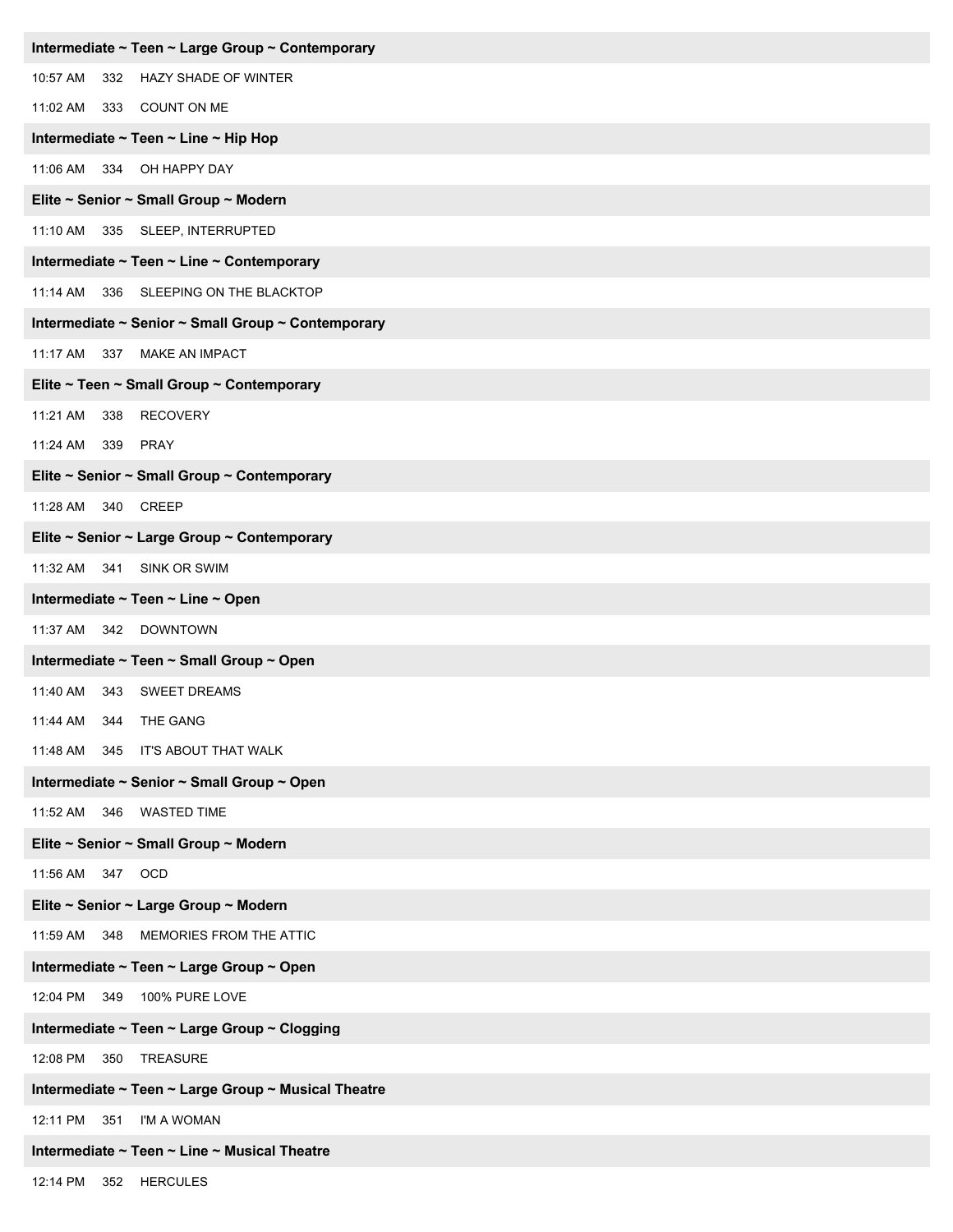**Awards (45 mins)**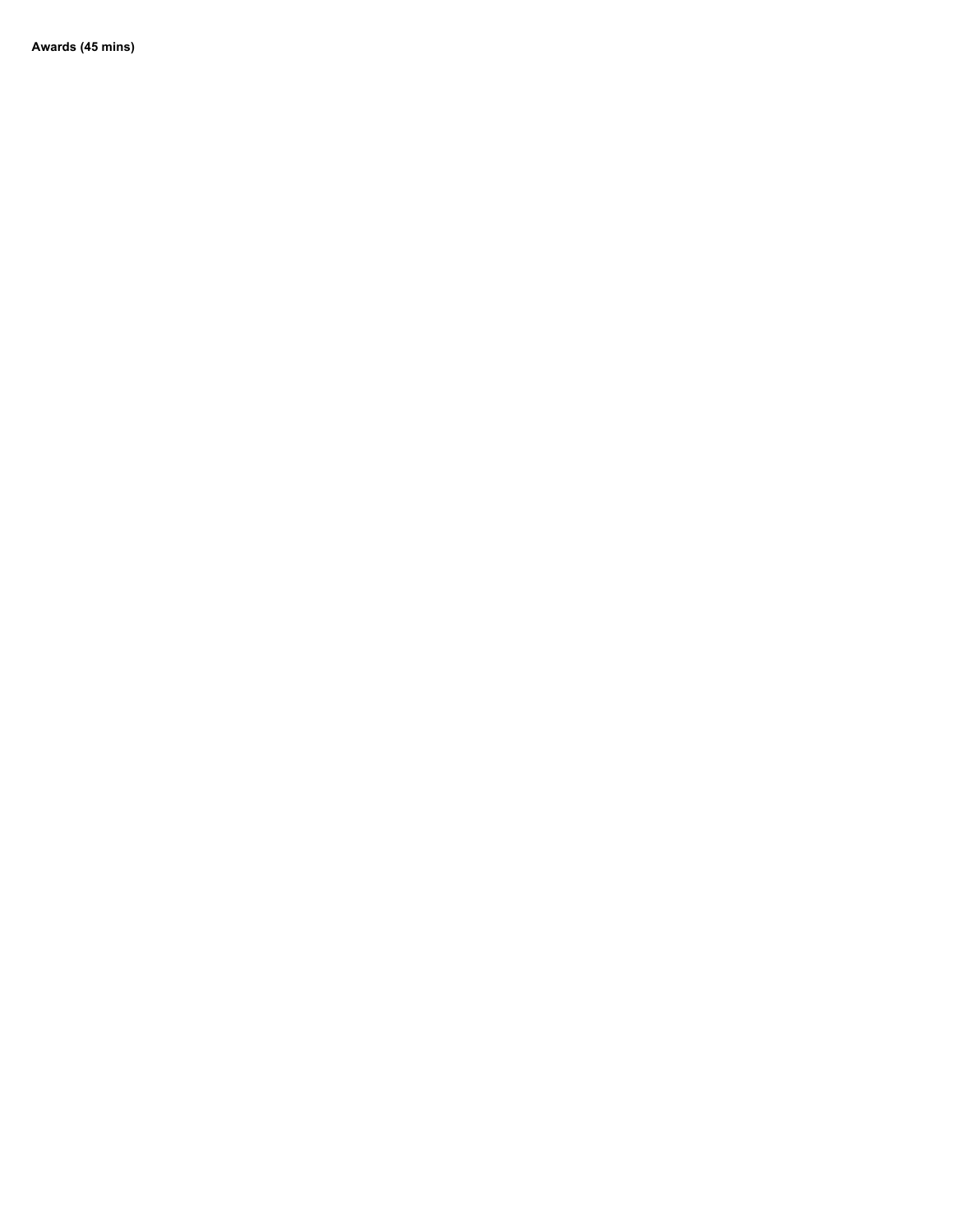### **SESSION 6 - SENIOR TITLE IMPROV, SOLOS, DUOS-TRIOS**

#### **Final Schedule**

**Improvisation (10 mins)** (start back 01:30 PM)

| Intermediate ~ Senior ~ Solo ~ Lyrical  |                                             |  |
|-----------------------------------------|---------------------------------------------|--|
| 01:30 PM<br>353                         | AMEN                                        |  |
| 01:34 PM<br>354                         | <b>MISSED</b>                               |  |
| 01:37 PM<br>TBD<br>355                  |                                             |  |
| 01:41 PM<br>356                         | <b>FEAR IS A LIAR</b>                       |  |
| 01:44 PM<br>357                         | WHO'S LOVING YOU                            |  |
| 01:48 PM<br>358                         | <b>REMEMBER ME</b>                          |  |
| 01:51 PM<br>359                         | <b>STRANGE</b>                              |  |
| 01:55 PM<br>360                         | WISH YOU WELL                               |  |
|                                         | Intermediate ~ Senior ~ Solo ~ Contemporary |  |
| 01:59 PM<br>361                         | SAY WHAT YOU WILL                           |  |
| 02:03 PM<br>362                         | <b>TINY CITIES</b>                          |  |
| 02:07 PM<br>363                         | <b>NEVER KNOW</b>                           |  |
| 02:11 PM<br>364                         | IT'S ALWAYS BEEN YOU                        |  |
| 02:15 PM<br>365                         | BLOWIN' IN THE WIND                         |  |
| 02:18 PM<br>366                         | TRANSFORMATION                              |  |
| Intermediate ~ Senior ~ Solo ~ Jazz     |                                             |  |
| 02:22 PM<br>367                         | APPLAUSE                                    |  |
| 02:26 PM<br>368                         | <b>BODY LANGUAGE (Miss Title)</b>           |  |
| 02:30 PM<br>369                         | ADRENALINE                                  |  |
| 02:34 PM<br>370                         | SHOW OFF                                    |  |
| 02:38 PM<br>371                         | FEELING GOOD                                |  |
| Intermediate ~ Senior ~ Solo ~ Tap      |                                             |  |
| 02:41 PM<br>372                         | LOVELY ONE                                  |  |
| 02:45 PM<br>373                         | DO YOU MISS ME AT ALL                       |  |
| 02:48 PM<br>374<br><b>PYT</b>           |                                             |  |
| 02:52 PM<br>375                         | CANNED HEAT (Miss Title)                    |  |
| 02:56 PM<br>376                         | LET ME ASK YOU                              |  |
| 03:00 PM<br>377                         | <b>ACROBATIC (Miss Title)</b>               |  |
| 03:04 PM<br>378                         | <b>GOOD RIDDANCE</b>                        |  |
| Intermediate ~ Senior ~ Solo ~ Clogging |                                             |  |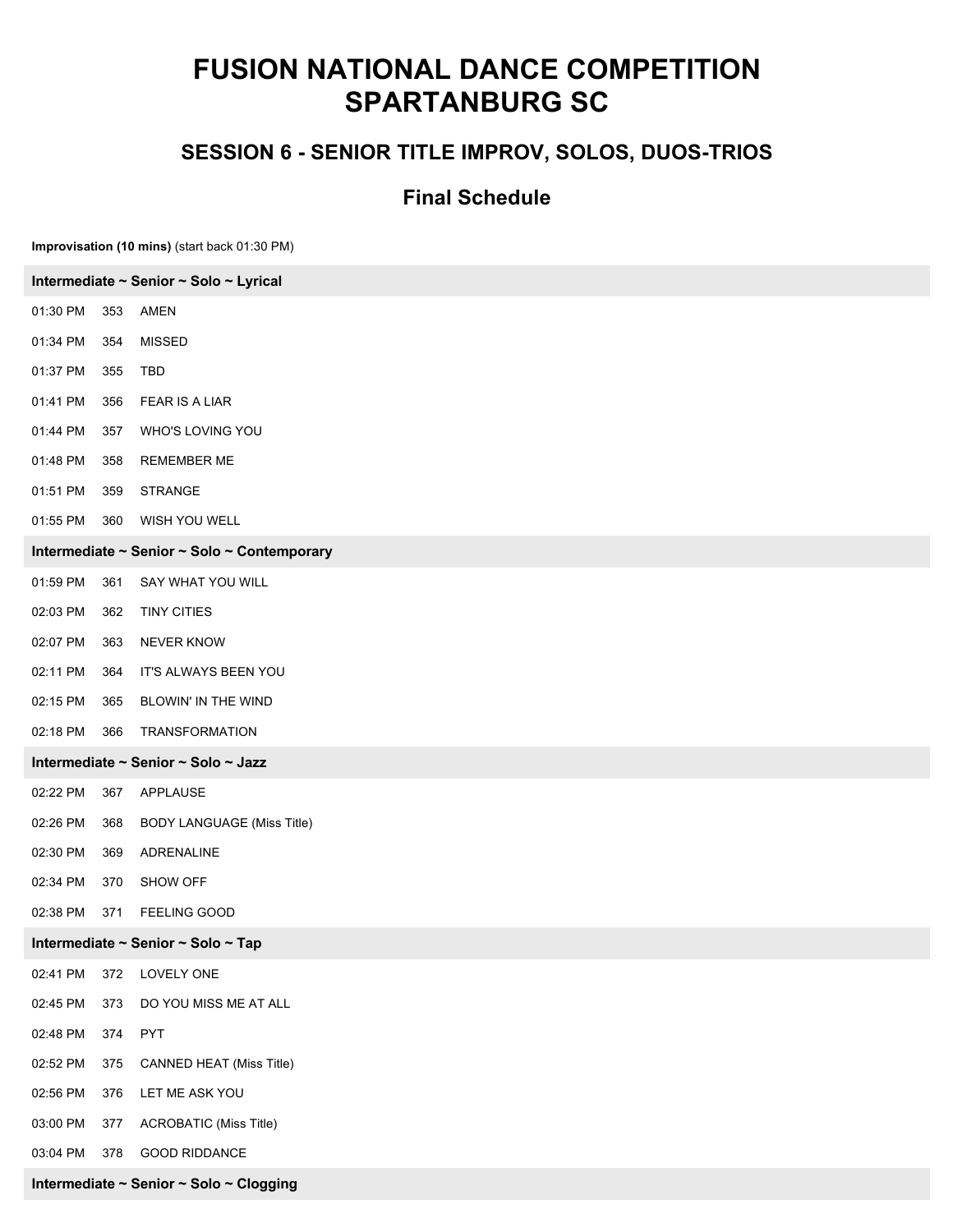| 03:08 PM 379<br><b>JUST GOT PAID</b>           |
|------------------------------------------------|
| Intermediate ~ Senior ~ Solo ~ Hip Hop         |
| 03:10 PM<br>380<br><b>SENIORITIS</b>           |
| Intermediate ~ Senior ~ Solo ~ Open            |
| 03:14 PM<br>381<br><b>SANTA MARIA</b>          |
| 03:17 PM<br>382 LOST                           |
| 03:21 PM 383<br><b>TURNING TABLES</b>          |
| Intermediate ~ Senior ~ Solo ~ Musical Theatre |
| ROXIE (Miss Title)<br>03:24 PM<br>384          |
| Intermediate ~ Adult ~ Solo ~ Contemporary     |
| 03:28 PM 385 FIX IT TO BREAK IT                |
| Elite ~ Senior ~ Solo ~ Lyrical                |
| 03:31 PM<br>386<br><b>BROKEN VOW</b>           |
| 03:35 PM<br>387 STILL HAVE ME (Miss Title)     |
| Elite ~ Senior ~ Solo ~ Contemporary           |
| 03:39 PM<br>388<br>SPACES (Mr. Title)          |
| 03:43 PM<br>RETROGRADE<br>389                  |
| 03:46 PM<br><b>CRY POWER</b><br>390            |
| 03:50 PM<br>391<br><b>LIGHTHOUSE</b>           |
| 03:53 PM<br>ONE MORE DAY<br>392                |
| 03:57 PM<br><b>WOMAN</b><br>393                |
| 04:01 PM<br>394<br><b>BREATHE</b>              |
| I WILL LEAVE YOU SOME WORDS<br>04:04 PM<br>395 |
| 04:07 PM<br>396<br><b>MISS YOU MORE</b>        |
| SOMEDAY<br>04:11 PM<br>397                     |
| 04:14 PM<br>398<br><b>REPENTANCE</b>           |
| Elite ~ Senior ~ Solo ~ Modern                 |
| 04:18 PM<br>399<br>TO BE FREE                  |
| 04:22 PM<br><b>INVINCIBLE SKIN</b><br>400      |
| 04:26 PM<br>THE CALLING<br>401                 |
| REASSEMBLED<br>04:30 PM<br>402                 |
| 04:34 PM<br><b>HONESTY</b><br>403              |
| Elite ~ Senior ~ Solo ~ Jazz                   |
| 04:38 PM<br>404<br><b>BURLESQUE</b>            |
| 04:42 PM<br>20TH CENTURY FOX MAMBO<br>405      |
| Elite ~ Senior ~ Solo ~ Tap                    |
| 04:46 PM<br>406<br><b>FEVER</b>                |
| Elite ~ Senior ~ Solo ~ Open                   |